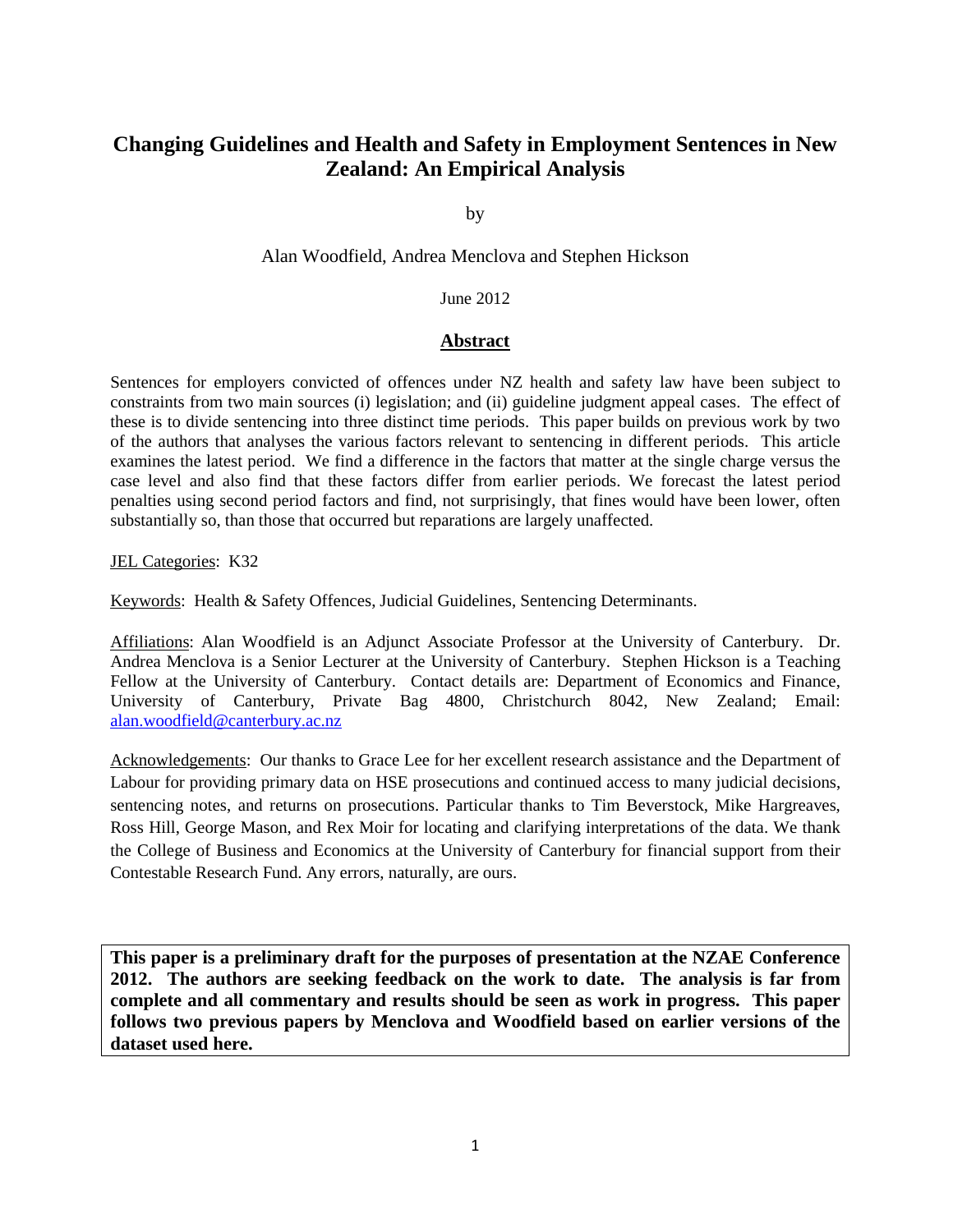#### **Introduction**

Sentences for employers convicted of offences under the Health and Safety in Employment ("HSE") Act 1992 in New Zealand ("NZ") have been subject to constraints from two main sources. The first are those imposed by the legislature, viz, the HSE Act and its amendments, and the Sentencing Act 2002. The second are the guideline judgments in two Full Bench High Court appeal cases; viz, *de Spa[1](#page-1-0)* and *Hanham & Philp[2](#page-1-1)* , both of which involved successful appeals against sentences by the NZ Department of Labour. In *de Spa*, the convicted employer's fine was raised by 130 percent, and nine sentencing criteria to which frequent reference has been made in subsequent sentencing decisions were specified (see appendix 1). The *de Spa* Guidelines were later codified with only minor changes in s 51(A) of the HSE Act following its amendments in 2002. *Hanham & Philp* involved appeals in three cases considered together, and both fines and reparations were generally increased significantly, in part a belated response to a five-fold increase in the maximum fine introduced in the HSE Amendment Act 2002. In addition, several ranges of substantial sentencing starting points for fines were established.

In previous papers, Menclova and Woodfield examined empirically the NZ District Courts' sentencing criteria and the associated financial liability in terms of fines and reparation awards for employers convicted of offences under the HSE Act between March 1994 and December 2008. Those papers focused on s 6 offences that were by far the most common, and also examined the aggregation of sentences to the case level in order to be able to investigate all multiple-charge and/or multiple-victim cases. In the previous papers the data were also stratified into two time periods. The first we refer to as "period 1" and applies before the implementation of the Sentencing Act (i.e., prior to 30 June 2002). The second period (which we refer to as "period 2") is from 5 May 2003 to 18 December 2008 and covers cases after the date from which both the Sentencing Act and HSE Act amendments jointly applied through to the decision date for *Hanham & Philp*.

A number of statistically significant results appear in the previous work. For example, financial liability for employers increased with the degrees of culpability and harm, and with the need for particular deterrence. The most significant mitigating factors seemed to be the defendant's financial limitations and small employer size. Other variables, such as a 'guilty' plea, cooperation, the employer's safety record, or the need for general deterrence did not seem to play a significant role. For the case-level estimations, the number of charges was a significant predictor of financial liability imposed for the entire period and for the earlier period considered separately. Regarding the period 1 vs. period 2 estimates, the most obvious pattern was that the (absolute) sizes of the significant coefficients were much larger in the more recent period indicating that the monetary penalties/discounts associated with various case characteristics have

ı

<span id="page-1-1"></span><span id="page-1-0"></span>

<sup>&</sup>lt;sup>1</sup> Department of Labour v de Spa and Co Ltd. [1994] 1 ERNZ 339.<br><sup>2</sup> Department of Labour v Hanham & Philp Contractors Limited Anors [2008] 6 NZELR 79.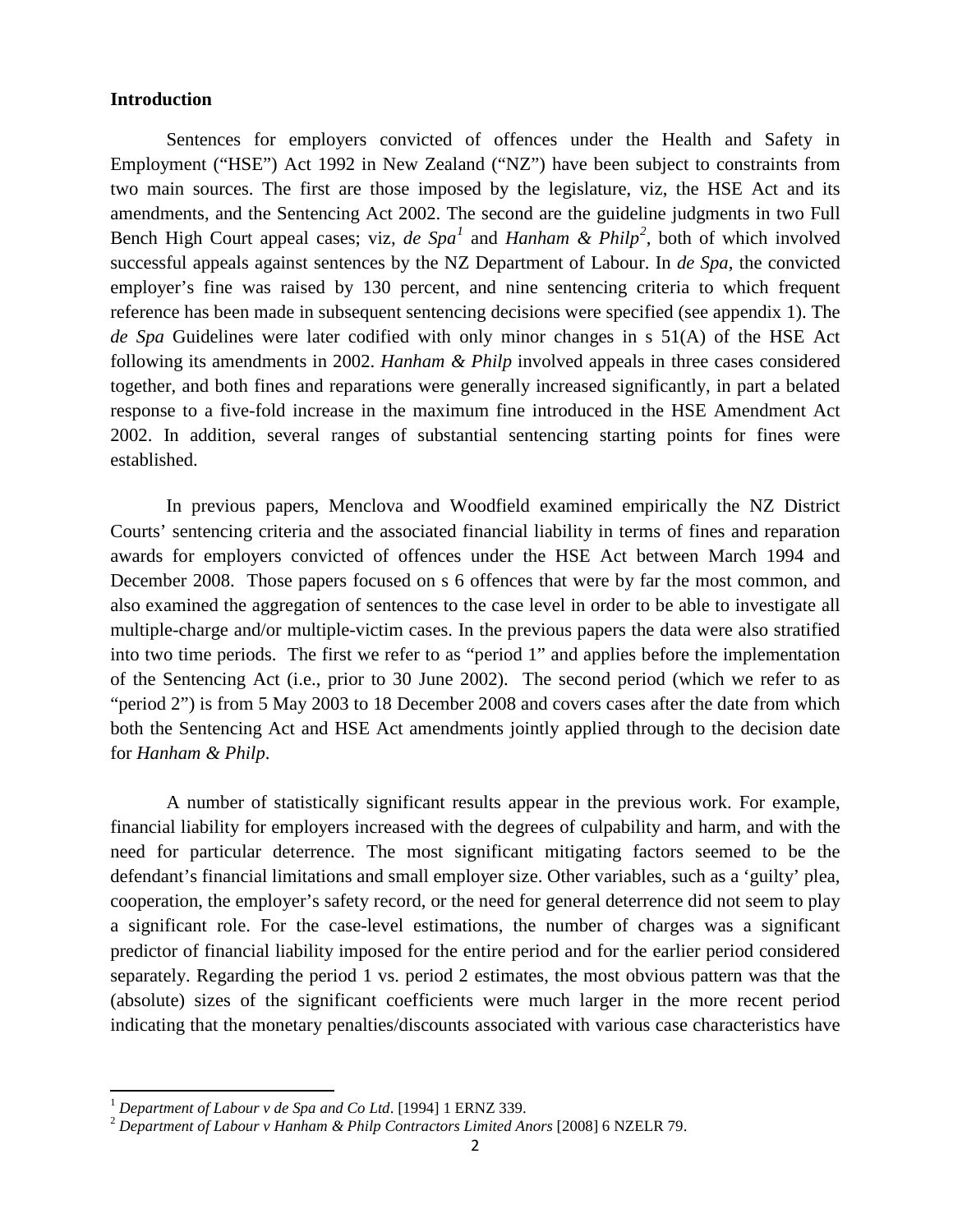increased substantially over time. Notably, the estimated models exhibited quite high explanatory power.

The current paper compares period 2 with "period 3" where period 3 includes cases post the decision date for *Hanham & Philp* through April 2012.

During period 2, the *de Spa* Guidelines largely continued to apply except that fines could no longer be awarded to victims. Instead, the Sentencing Act 2002 introduced a requirement for (uncapped) reparations to be routinely awarded where applicable and that reparation awards should be determined prior to setting other aspects of sentences such as fines. [3](#page-2-0) In *Ferrier Woolscours* [2005], Judge Abbott outlined a "two-step" approach to sentencing whereby the amount of reparation was fixed on a stand-alone basis and then any other aspect of sentence such as a fine would be determined, taking into consideration the need for the total penalty to be proportionate to the offending. Clark (2008) argued that DC judges initially applied the Sentencing Act and this two-step approach in a manner consistent with the Criminal Justice Act 1985. Section 28 of CJA had permitted all or part of a fine to be awarded as compensation to victims at the discretion of the court, but this section was repealed following the introduction of the Sentencing Act. Under the CJA, Clark argued that "the court set what it considered to be an appropriate total penalty, and then divided the total penalty between reparation and fine," the effect of which had led to a dollar-for-dollar discount in fines being given for reparation awards. Mason (2008) was very critical of this procedure, and emphasized that the intent of reparations, unlike fines, is not penal in nature. It appeared that fines had become a residual, of limited quantitative importance in many major cases where employers were financially capable of meeting significant levels of liability, in some cases because they carried reparation insurance.<sup>[4](#page-2-1)</sup>

The High Court judgment in *Hanham & Philp* on 18 December 2008 changed the above situation dramatically. As appellant, the main submission of the Department of Labour ("DoL") was that the fines imposed at District Court level in three cases were manifestly inadequate and failed to reflect the five-fold increase in the maximum fine for s 50 offences enacted in the amended HSE Act. Evidence showing that 90 percent of total financial liabilities since May 2003

 $\overline{\phantom{0}}$ 

<span id="page-2-0"></span><sup>&</sup>lt;sup>3</sup> Note that it was not uncommon during period 2 to include accident compensation 'top-ups' in reparation awards. An early post Sentencing Act example is *Department of Labour v University of Otago*, DC Dunedin, CRN 3012510001, 24 November 2003.

<span id="page-2-1"></span><sup>&</sup>lt;sup>4</sup> In *Department of Labour v Street Smart Ltd* (2008) 5 NZELR 587 (BC200862161), the Department of Labour appealed to the High Court arguing that a full deduction from the fine for the amount paid as reparation should not have been given. DoL's position was that the fine was manifestly inadequate and that a discount for reparation should only be given when the defendant would be unable to meet the reparation obligations unless the fine was reduced. On appeal, in her judgment delivered on 8 August 2008, Duffy J agreed that a dollar-for-dollar discount should not automatically be applied, and that it was "enough if a judge gives consideration to any reparation payment that has been made." (at [40]). Further, the judge reasoned that the presence of reparation insurance would have the effect of reducing the financial impact of the reparation order on the offender, and, as a consequence, must also affect the size of the fine.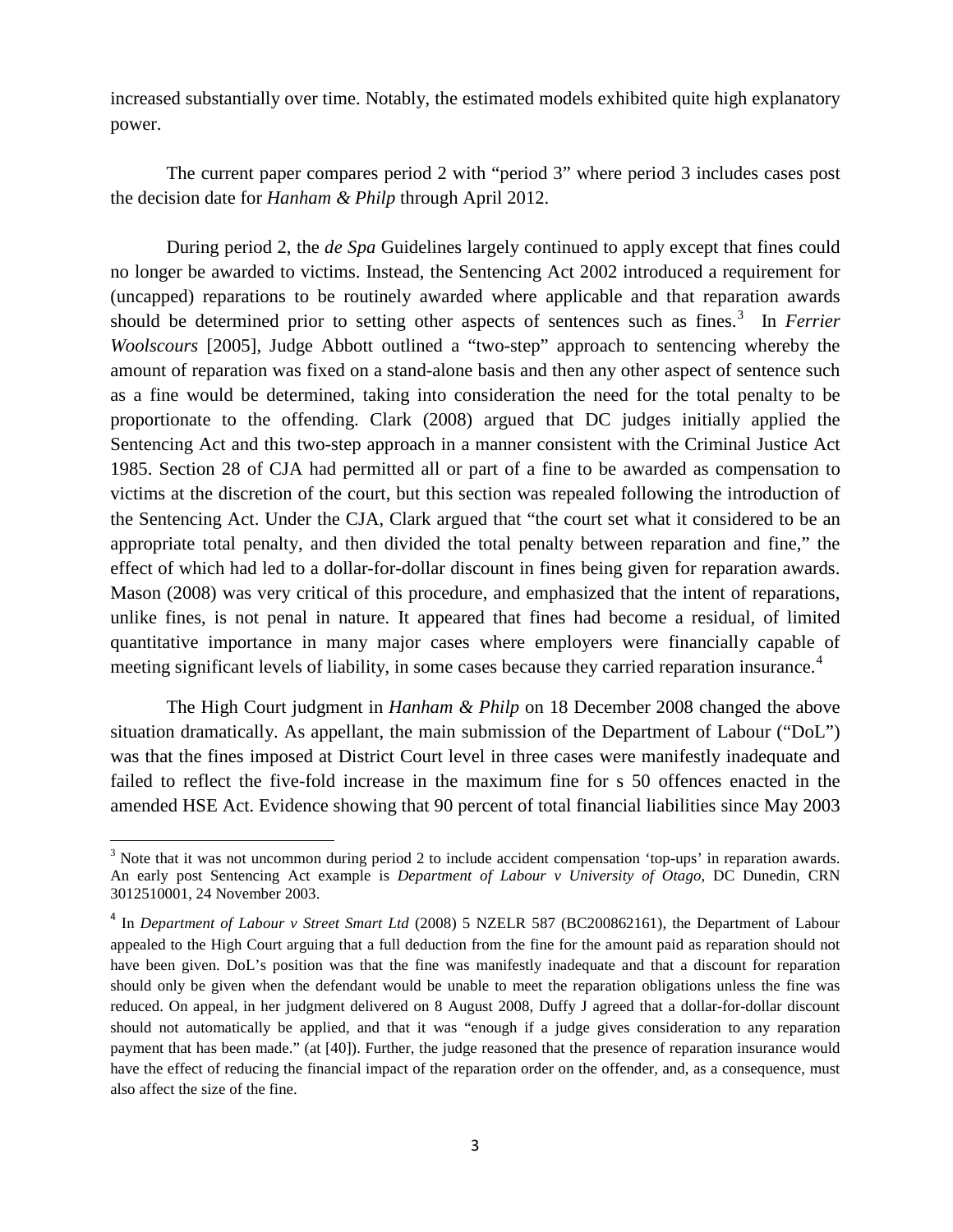had not exceeded \$50,000 (just 20 percent of the maximum fine alone) was accepted by the Court. It was also argued that it was timely to review the sentencing principles embodied in *de Spa*. The Court was easily persuaded to conduct such a review, and the respondents offered no serious objections. According to (Hughes) *ELB casenote 2009.1*, for some five years, "District Court Judges have been resisting invitations to substantially increase the level of fines in line with the 2002 amendment until structured guidance was available from the High Court."

The Court emphasized the distinct statutory purposes of reparations and fines in line with DoL's submissions, arguing that each required independent attention in the sentencing process. The previous two-step approach to sentencing involved the prior assessment of reparation followed by the determination of the level of fine. The Court preferred an approach involving a third step along with a more systematic and transparent approach to setting the level of fines, and considered that in order to meet the prime object of the HSE Act, viz, the prevention of workplace harms, sentencing would generally require sufficient weight being given to the purposes of denunciation, deterrence, and accountability for harms done in terms of s 7 Sentencing Act.

In its discussion of sentencing methodology, the Court considered that the logical first step would continue to fix the amount of reparation taking into account any amends offered or made. If made, reparation orders should be discounted dollar-for-dollar by the amount of payments made, whereas if unpaid offers had been made, the amounts should be included in the reparation award or sentencing adjourned until payment was made. Further, where employers were impecunious, the level of reparation should reflect the limited capacity to make payments. Absent from this discussion, however, was any mention of the criteria that might be used to fix the quantum of reparation. The second step would continue to fix the amount of the fine with the proviso that the approach in *R v Taueki* [2005] 3 NZLR 372 be followed, requiring a starting point to be adopted based on the circumstances of the offending and adjusted for the offender's financial circumstances, any amends made, and relevant aggravating or mitigating factors considered. Prior to *Hanham & Philp*, starting points had not been mandatory.<sup>[5](#page-3-0)</sup> Notably, and in contrast with prior practice, the process of determining the amount of fine should be carried out independently of any reparation order made. The Court, however, rejected an 18 category hierarchy of starting points proposed by DoL, and opted instead for three broad categories based on the level of the offender's culpability (but not the level of harm, or risks of harm of different magnitudes, in spite of the fact that unlike the degree of harm, the degree of culpability is not specifically mentioned in s 51 A of the amended HSE Act although it is implicitly included by the reference to s 8 Sentencing Act that requires that the court must take into account the gravity of offending and the degree of culpability of the offender). The Court identified (at [54]) a set of criteria for assessing culpability (blameworthiness) and set starting points according to the following scale: for low culpability, a fine not exceeding \$50,000; for medium culpability, a fine

 $\overline{\phantom{0}}$ 

<span id="page-3-0"></span><sup>&</sup>lt;sup>5</sup> Starting points, however, were not uncommon in the period 5 May 2003 – 18 December 2008. For example, we identified starting points in 25 percent of successfully prosecuted s 6 offences during this period, and there may have been others that we could not identify due to lack of reporting, especially where judicial decisions or sentencing notes were unavailable.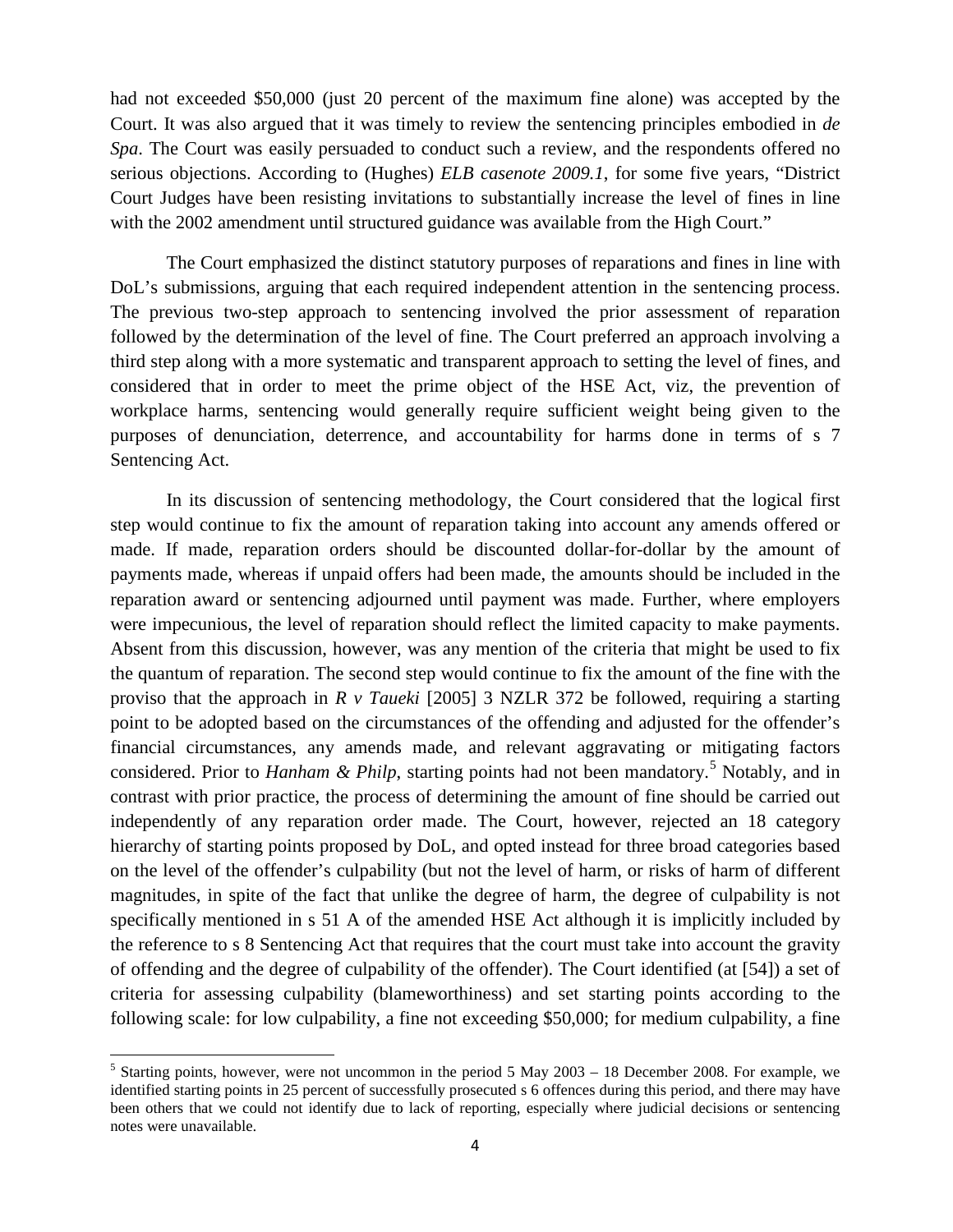between \$50,000 and \$100,000; for high culpability, a fine between \$100,000 and \$175,000 (although higher starting points might be required in cases of "extremely high" culpability).<sup>[6](#page-4-0)</sup> Finally, the Court included a third step, suggesting that judges should consider whether the resulting total financial liability – composed of reparation and fine set at steps 1 and 2, respectively - is proportionate to the circumstances of the offending and the offender.

The Court clearly supported a substantial increase in the level of fines and explicitly rejected the seemingly common District Court practice of dollar-for-dollar discounting fines that would have been imposed in the absence of reparation awards except in the case where offenders had a demonstrably limited financial capacity.<sup>[7](#page-4-1)</sup> It was argued that an increase in the level of fines was necessary in order to reflect the five-fold increase in the maximum fine to account for inflation and the need for deterrence in light of the ongoing costs and the serious nature of workplace accidents. In general, s 8(c) and (d) Sentencing Act required penalties to be set at or close to the maximum for the most serious offending and District Court Judges had typically failed to come close to meeting this statutory requirement. The Court, however, continued to encourage the exercise of judicial discretion in that "Tailoring to the individual circumstances of the case remains essential, as is the need to avoid undue hardship." [at 60]. This left the issue of precisely what "taking into account" the amount of reparation ordered (or amends made) when setting fines somewhat unclear. At [69], however, and without wishing to set a precise range, the Court suggested that "a discount of up to 10 to 15 percent in the level of the fine is reasonable to recognize the order for reparation in the case of an offender of adequate means." If such an offender was insured against reparation orders, the Court argued (at [74]) that "some modest allowance may be justified to recognize the employer's responsible approach in securing insurance cover to provide for injured employees but we would see this as sufficiently allowed for in the discount of 10 to 15 percent already discussed at [69]."

Regarding the three cases appealed, the Court (at [81]) noted a reluctance to increase rather than reduce sentences and would only increase a sentence if it were convinced that it had been manifestly inadequate. The sentence would also be increased by the minimum necessary to prevent it being continued to be so considered. In its conclusions (at [164]), the Court noted that while their approach should generate greater consistency of starting points for fines, endpoints could easily show considerable variation since final results may be affected by financial capacity and/or reparation amounts (and also variations in mitigating and aggravating factors for that matter). The decisions were as follows.

l

<span id="page-4-0"></span><sup>&</sup>lt;sup>6</sup> These three broad categories contrast sharply with the much finer approach adopted in 1987 in the United States' criminal Federal Sentencing Guidelines, and consequently permit much greater latitude for judicial sentencing variation.

<span id="page-4-1"></span> $<sup>7</sup>$  This discounting would presumably have had little impact on the fines that would otherwise have been set if</sup> reparation awards had been relatively small in magnitude. For example, among a sample of reported views appearing in Safeguard: Health & Safety News (2006), employment lawyer Tim Rainey was reported as claiming that reparation awards were far in excess of anything that could be justified except for physical harm (to which reparations do not apply) and that only nominal payments (not exceeding \$2000-\$3000) were intended by the legislation. No justification of this reasoning was given, however, and, unlike the amended HSE Act, reparation awards are uncapped. As it transpired, reparation awards were not trivial. Between 5 May 2003 and 18 December 2008, reparation awards were made in 93 percent of successfully prosecuted cases and averaged \$15,065 in amount.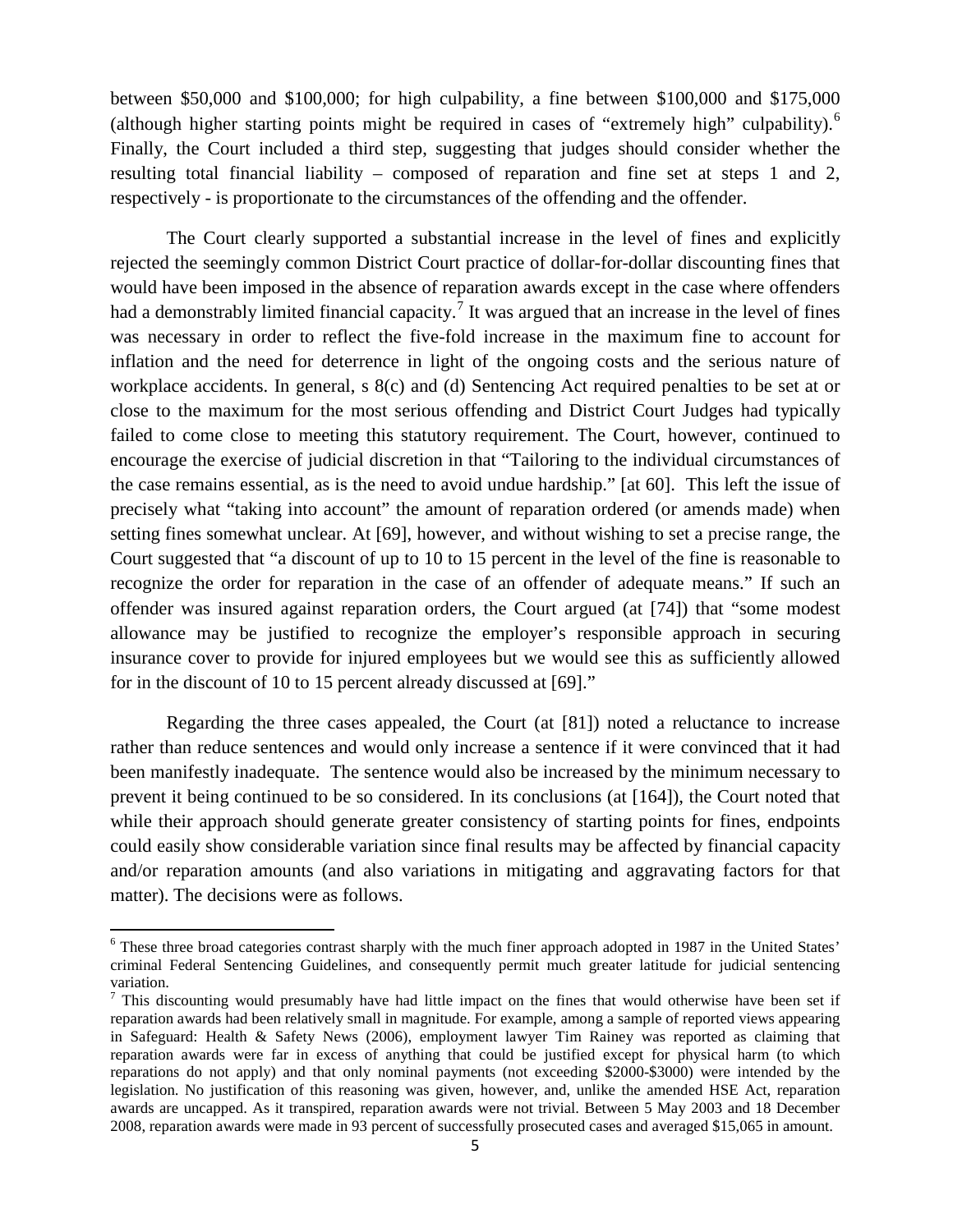*Hanham & Philp.* A fine of \$5,000 was quashed and a fine of \$50,000 (an increase by a factor) was substituted once a starting point of \$125,000 was reduced by 55 percent reflecting a number of substantial mitigating factors. An original reparation order of \$12,000 was unchallenged.

*Cookie Time*. A fine of \$15,000 was quashed and substituted by a fine of \$40,000 (i.e., an increase of 167%), which together with the initial unchallenged reparation of \$5,000 was held to be not disproportionate. The company was financially capable of meeting the revised liability. The amount of the reparation, however, was described as "barely adequate."

*Black Reef Mine*. The defendant's liability for \$30,000 reparation to the widow of a deceased worker was increased to \$55,000 (i.e., nearly doubled), while the fine of \$10,000 was doubled to \$20,000. The Court noted that the fine would have been substantially higher had the company not faced difficult financial circumstances.

The present article empirically examines the extent to which the determinants of HSE sentencing apply to total financial liability and to the following divisions thereof; viz., fines and reparation awards to victims post HSE Amendment Act 2002 to *Hanham & Philp* (period 2) and post *Hanham & Philp* through April 2012 (period 3).

We estimate various specifications of a single-equation linear OLS model, including a 'baseline' model incorporating proxies for most of the case characteristics listed in *de Spa* together with the Consumer Price Index and annual time dummies, and a 'full' model that includes several "facts of the particular cases" (the presence of voluntary employer payments to victims, attendance at a restorative justice conference, employee breach of duty, and employer size). Variables used in the previous work to capture interactive effects of the explanatory variables, an industry relevant accident rate using ACC data, and dummy variables for District Courts and their judges have been removed from the specification as they provided almost no explanatory power and our degrees of freedom were limited for period 3. The number of charges is included as an explanatory variable for the case-level analysis.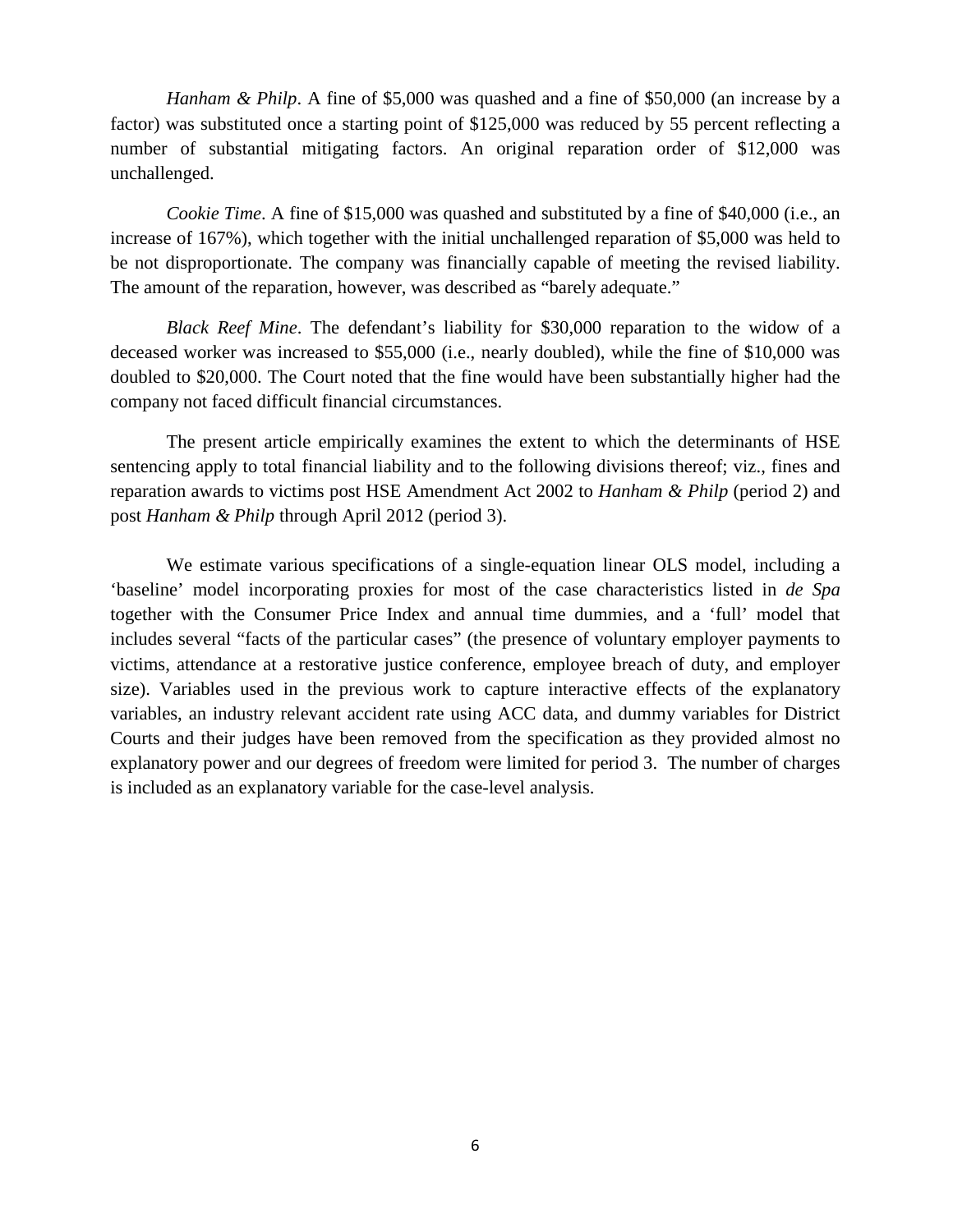## **HSE Offence Data[8](#page-6-0)**

Our main dataset consists of coded charge-level information. The major source, provided by the Department of Labour, contains a largely comprehensive list of successful prosecutions for HSE offences since inception of the HSE Act. [9](#page-6-1) This database includes, *inter alia*, the amounts of any fines imposed and reparations awarded, along with case decisions and sentencing notes where available. Cases by judge were also identified.<sup>[10](#page-6-2)</sup> The Department was also particularly helpful in tracking down and supplying copies of summaries of facts, judicial decisions, sentencing notes, and returns on prosecutions that were otherwise unavailable to us. In addition, the Safeguard CourtBase provided succinct summaries of each accident and returns on prosecutions for post-2002 cases (however, only since 2004/5 did the returns on prosecutions begin to include information on the sentencing factors). Returns on prosecutions were very useful where no decision/sentencing note was available for a particular case.

As in Menclova and Woodfield (2011, 2012), we measure an employer's total financial liability by the sum of all fines imposed and reparations awarded in each charge/case.<sup>[11](#page-6-3)</sup>

Our master dataset (beginning in 1993) includes 2,438 charges. Out of those, we initially focus on s 6 offences that are by far the most common. Section 6 of the HSE Act states that "Every employer shall take all practicable steps to ensure the safety of employees while at work" and section 2A of the HSE Amendment Act qualifies "all practicable steps" as "all reasonably practicable steps". As such, a s 6 offence is a relatively general offence (unlike most criminal offences in New Zealand). We examine s 6 offences in order to limit ourselves to a reasonably coherent set of charges for which similar sentencing criteria might be expected. We only examine charges for an injury, limit ourselves to District Court cases, and study convictions without a discharge. The above restrictions leave us with 242 s 6 charge-level observations in period 2 and 123 in period 3.

To examine how our model performs in multiple-charge and/or multiple-victim cases (including those without a s 6 offence), we also examine the aggregation of sentences to the case level. This analysis can address the concern that sentencing variability regarding s 6 charges arises in part because judges may attach the whole sentence to a single (often s 6) charge. Our inclusion criteria in the case-level analysis are similar to the charge-level analysis. Namely, we investigate cases which involved at least one injury, were handled by a District Court, and involved convictions without discharge (for each case, we aggregate all charges on which the defendant was convicted). The resulting case-level sample contains 318 observations for period 2 and 178 for period 3.

ı

<span id="page-6-0"></span> $8$  Our discussion in this section closely follows section 5 in Menclova and Woodfield (2011) which frequently elaborates many points to which the reader is referred for details.

<span id="page-6-2"></span>

<span id="page-6-3"></span>

<span id="page-6-1"></span><sup>&</sup>lt;sup>9</sup> Department of Labour, *HSE.xls* (unpublished), Wellington.<br><sup>10</sup> Department of Labour, *Cases by Judge.xls* (unpublished), Wellington.<br><sup>11</sup> We do not include court costs in our measure of total financial liability for comprehensive data on fines and reparations, there are many cases with missing information on cost awards. Also, there is no indication in the *de Spa* Guidelines that court costs should in a systematic manner depend on the characteristics of the case or the defendant.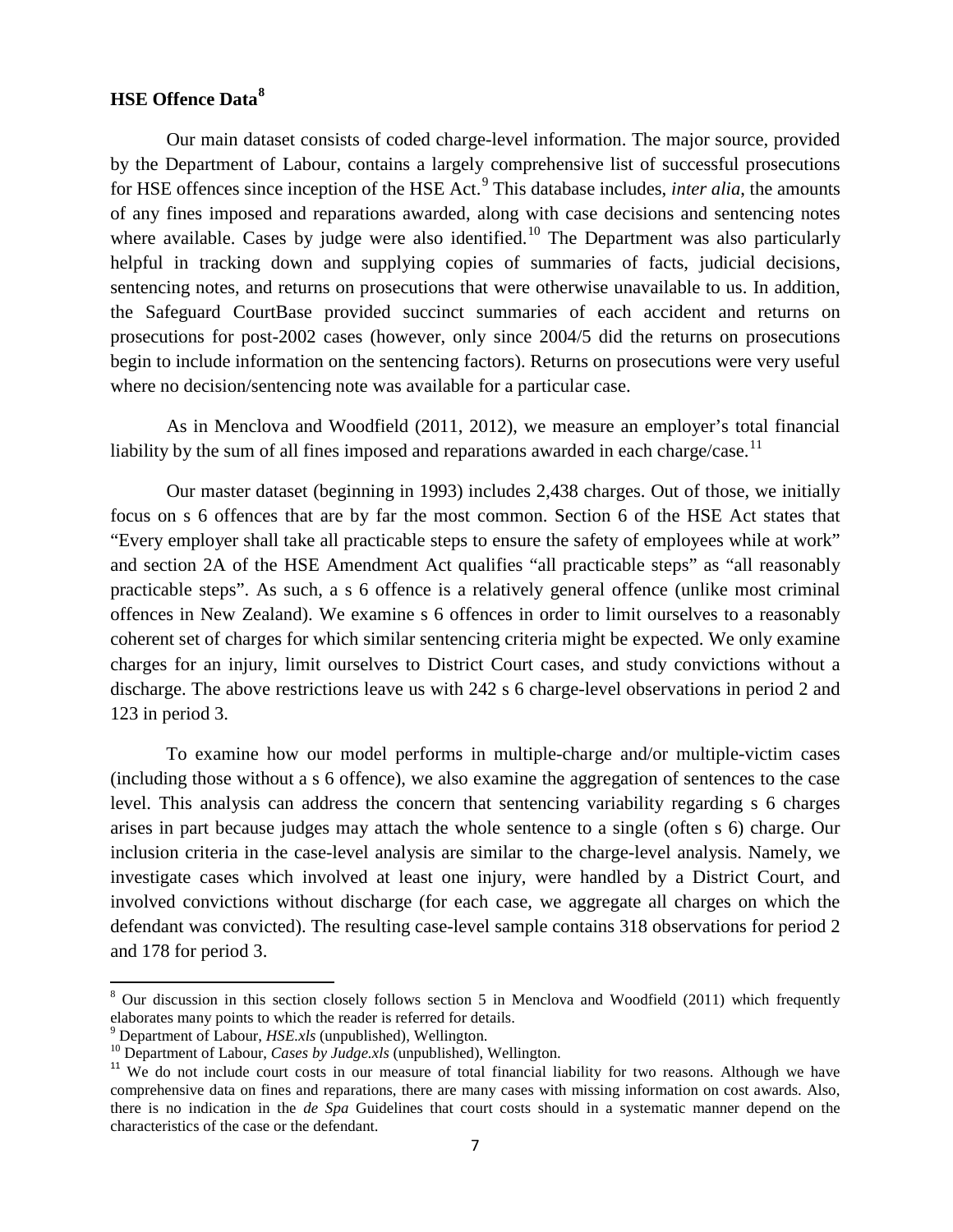### **Estimation Results**

To examine the effect of various sentencing criteria and other case characteristics on HSE sentencing variability, we estimate OLS versions of a 'baseline' linear model where total financial liability and its two components are separately regressed on a vector of specific sentencing factors from the *de Spa* Guidelines as interpreted by District Court judges, year binary variables, the Consumer Price Index, the number of employee accident victims, and include a normally distributed error term. In a second model, called the 'full' model, we add several other 'facts of the particular cases' (the presence of a voluntary payment, employer attendance at a restorative justice conference, employee breach of duty, employer size, and, for case-level analysis, the number of charges laid)

Estimated OLS coefficients for s 6 sentences are reported in Tables 1-3 while those for case level sentences are reported in Tables 5-7. The notation \*\*\*, \*\*, and \* denote statistical significance at the 99%, 95%, and 90% confidence levels, respectively, while p-values derived from standard errors corrected for heteroskedasticity are reported in parentheses. Previous work suggested that Tobit regressions and log-linear specifications added little additional information hence OLS estimates, which are easier to interpret, are used here.

## *Fines not awarded to victims (s 6)*

In period 2 "high" culpability (compared to medium) attracted a premium (see table 1) while other levels of culpability were not significant in explaining sentencing variation. In period 3, all levels of culpability are now significant at some level and the signs of the coefficients are as we would expect with discounts for low and low-medium. This result accords with the emphasis given to culpability in *Hanham & Philp* in assessing relatively high starting points for fines within specific guideline ranges.

"Fatal" degree of harm continues to have the expected sign in both the full and base models but is now only significant in the base model and then only at the 90% level. This is unsurprising given the shift to setting starting points for fines on the basis of levels of culpability without reference to levels of harm, although harm remains as a sentencing factor in the codification of the *de Spa* Guidelines. The emphasis given to culpability in *Hanham & Philp* appears to be consistent with the amendment to the HSE Act making for a uniform maximum fine independently of whether harm was suffered or not.

The defendant's financial limitations continue to attract a sentencing discount in period 3 as it did in period 2.

"Guilty plea" and "guilty plea discount" must be seen together ( "guilty plea discount" is equal to 1 if there is both a guilty plea at the outset and the time period is post the *Hessell* decision). Neither of these appear to make any systematic difference in the setting of fines in period 3. The absence of any systematic effect for the presence of guilty pleas when setting fines appears unexpected given the *Hessell* CA and SC appeal decisions. Two points, however, should be noted. First, the early HSE decisions following *Hessell* CA tended to adopt the 33 percent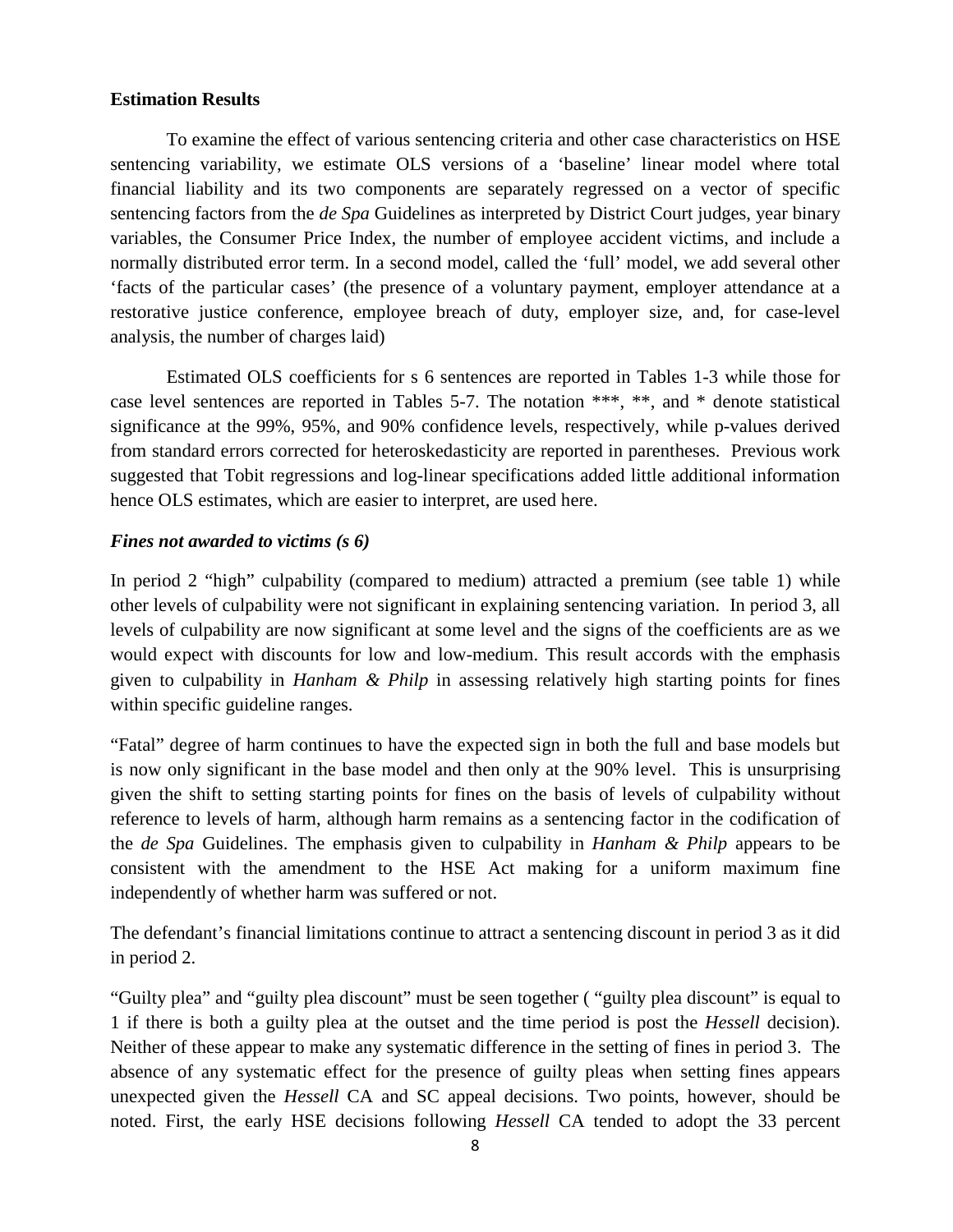maximum discount for an early guilty plea, which mistakenly included an allowance for remorse. The *Hessell* SC decision unbundled discounts for a guilty plea and for remorse, with a maximum discount of 25 percent for an early plea. Secondly, and of likely importance, the *Hessell* plea discounts are applied as percentages of sentencing endpoints, i.e., after adjustments are made for any aggravating and mitigating factors. Further, the bundling of mitigating factors when calculating endpoints has come under challenge, in particular following the HC appeal decision in *Ballard v Department of Labour*, (2010) 7 NZELR 301 where percentage reductions in the fine (from the starting point) for each of a range of mitigating factors listed in *Hanham & Philp*  were made. Percentage discounting implies that the absolute values of plea discounts can differ markedly across cases depending on starting points chosen for fines as well as the treatment of aggravating and mitigating factors, and it may well be that different results would emerge if, say, a log-linear specification was used instead. We plan to investigate specification issues of this nature in future work.

The Courts also now appear to take little systematic notice of a defendant's safety record with no discount on fine for a good safety record but no additional penalty for a poor one either. Interestingly, in some recent cases, the presence of previous convictions is considered to be consistent with a good safety record if the convictions are distant in time or the employer has a large workforce, the rationale being that the probability of serious-harm accidents is greater than for smaller employers in spite of the strict liability nature of HSE provisions.<sup>[12](#page-8-0)</sup>

## [ TABLE 1 APPROXIMATELY HERE ]

### *Awards to victims (s 6)*

ı

Level of culpability appears to explain little of the variation in the reparation awards paid to victims although there is some weak evidence in the base model that high culpability attracts a sentencing premium. This contrasts with the setting of fines where culpability now plays a much larger role. Degree of harm is highly significant in both periods 2 and 3 and the coefficient is relatively large which is what would be expected with awards to victims.

Remedial action is not significant in period 2 but is in period 3. Remedial action is cold comfort for accident victims and their dependants, and recent judgments may reflect a view that easily avoidable accidents should have been avoided and that victims should be compensated  $accordingly.<sup>13</sup>$  $accordingly.<sup>13</sup>$  $accordingly.<sup>13</sup>$ 

<span id="page-8-0"></span><sup>12</sup> Examples include *Department of Labour v Transfield Services (New Zealand) Limited*, CRI- 2010-03203227, Lower Hutt DC, 16 December 2010, where no uplift was applied to a large employer with two previous convictions, and *Department of Labour v Graham Harris (2000) Limited*, CRI-2011-043-003018, New Plymouth DC, 25 November 2011, where a 5 percent discount was given for a good safety record in spite of a previous conviction.

<span id="page-8-1"></span><sup>&</sup>lt;sup>13</sup> Interestingly, in two recent cases, the same judge refused to give a discount for remedial action when assessing the fine on the grounds that the measures should have been already been taken. See *Department of Labour v Goodman Fielder New Zealand Limited*, CRN 10009503489, Christchurch DC, 10 August 2011, and *Department of Labour v Tegel Foods Limited*, CRN 110095000749, Rangiora DC, 27 September 2011.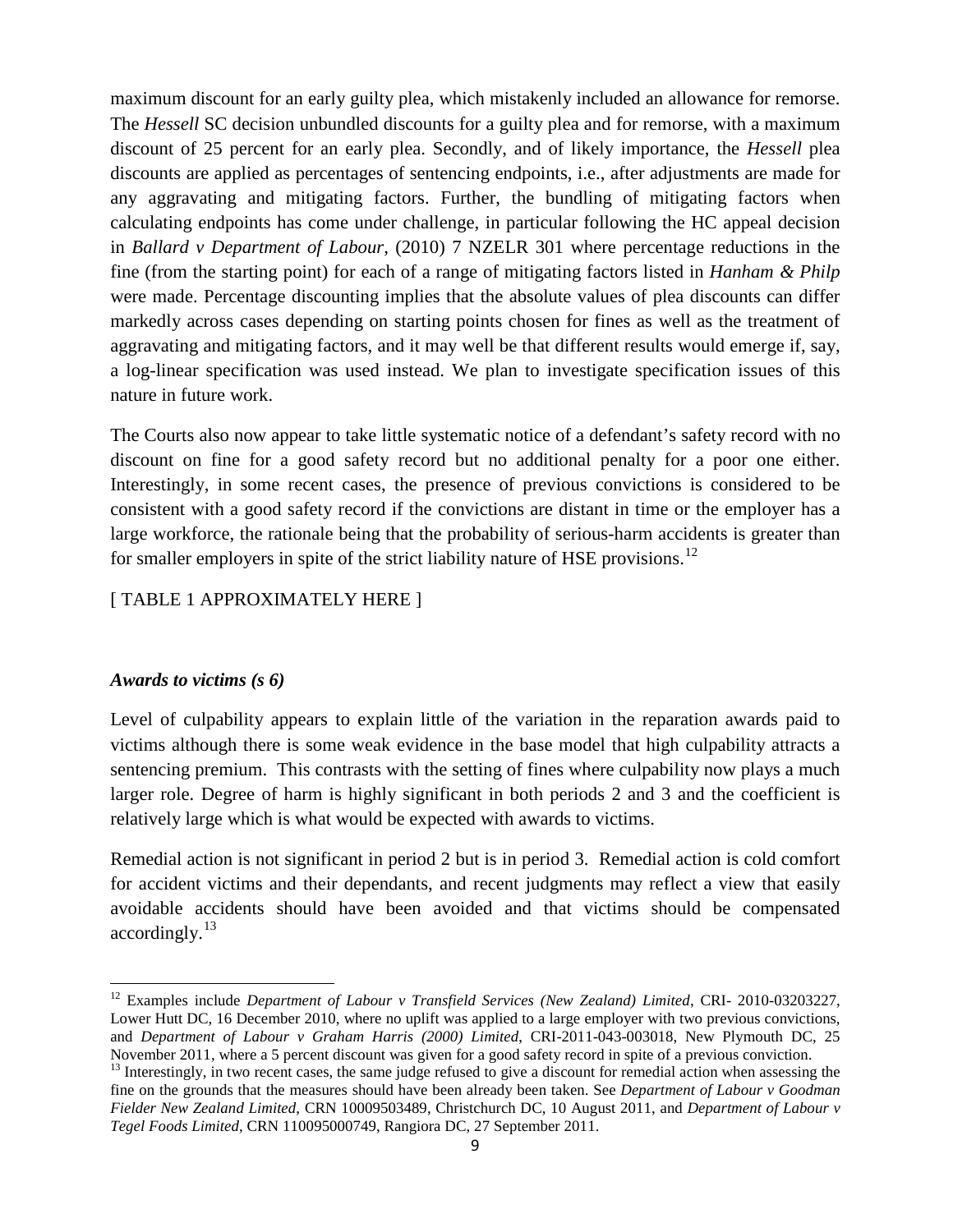The positive and significant coefficient for a guilty plea must be taken in conjunction with the guilty plea discount dummy that applies after *Hessell*. The guilty plea discount coefficient is significant in both the base and full model and the sign is negative. The combined effect is that courts appear to recognize the presence of an early plea with a discount in reparations. Interestingly we do not find evidence of this discount for fines not paid to the victim which is where it would be expected. See the s 6 section for comments on this result.

The number of victims continues to be significant but the sign has changed to positive. This is much more in accord with expectations.

The existence of voluntary payments made continues to attract a discount and in fact the discount is larger for period 3 than period 2.

Employer presence at a restorative justice conference is now highly significant and attracts a sentencing premium. This is difficult to explain but could be similar to remedial action and guilty pleas. These conferences, however, are rare and we have little confidence in these particular estimates.

Overall, given the paucity of guidelines for setting reparation amounts, it is interesting that a number of factors other than harm appear to significantly influence reparation awards in any period. For assessing compensation for emotional harm, it is common for judges to quote Hammond J in *Sargent v Police* (1997) 15 CRNZ 454, 458, whereby "The quantification of loss of this kind is inherently intractable," or make similar caveats themselves.

# [ TABLE 2 APPROXIMATELY HERE ]

## *Total Liability (s 6)*

Total liability is defined as the sum of the two components discussed above. What is important in awards to victims and fines will likely be important here. Hence there are sentencing discounts for low culpability, financial limitations and premiums for higher levels of culpability and degree of harm as well as the number of victims, the presence of remedial action and a restorative justice conference. Compared to period 2, the defendant's safety record does not appear to contribute much to the explanation of the variation in sentencing at all.

[ TABLE 3 APPROXIMATELY HERE ]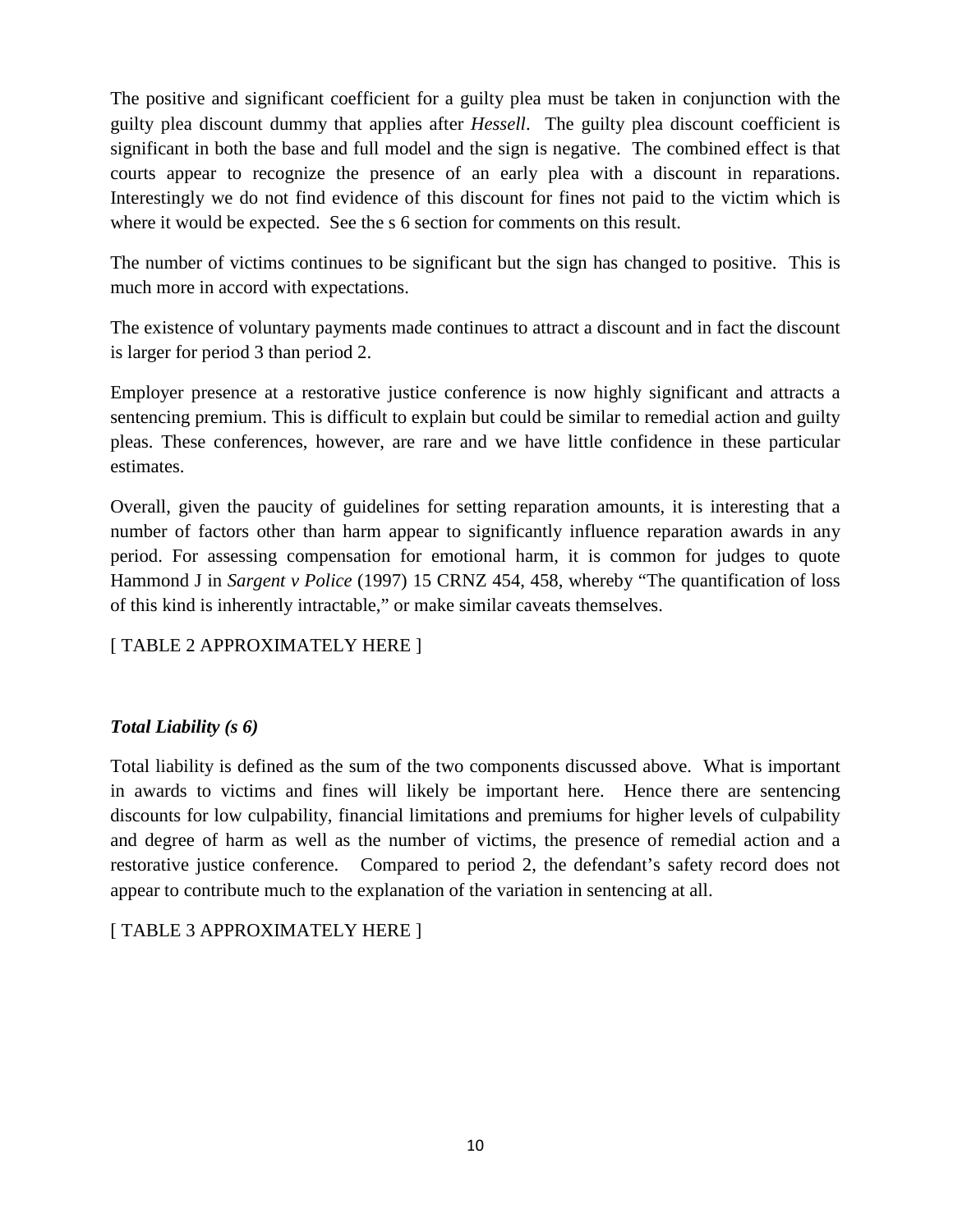#### *Predicting period 3 using period 2 estimations (s 6)*

Table 4 below shows a comparison of the mean of actual sentencing levels that occurred in period 3 with what we would have expected had period 2 continued on (i.e., applying the period 2 estimated full model coefficients to period 3 s6 charges). There is a clear shift upwards in the level of sentencing post *Hanham & Philp* which meets expectations in respect of fines. The very small difference between actual and forecast mean awards to victims (in excess of the corresponding amount for fines) comes as no surprise given that the main motivation behind *Hanham & Philp* was to induce courts to impose fines that had a much closer bearing to the fivefold increase in maximum fines introduced in the HSE Amendment Act.

## *TABLE 4: Actual Period 3 Sentences vs. Forecast Sentences.*

|                        | <b>Period 3</b><br>actual mean | Period 3<br>forecast mean | <b>Difference</b> | Period 2<br>actual mean |
|------------------------|--------------------------------|---------------------------|-------------------|-------------------------|
| Fines not to victims   | \$34716                        | \$23818                   | \$10898           | \$13312                 |
| Awards to victims      | \$23168                        | \$21989                   | \$1179            | \$13276                 |
| <b>Total liability</b> | \$61402                        | \$47932                   | \$13470           | \$26588                 |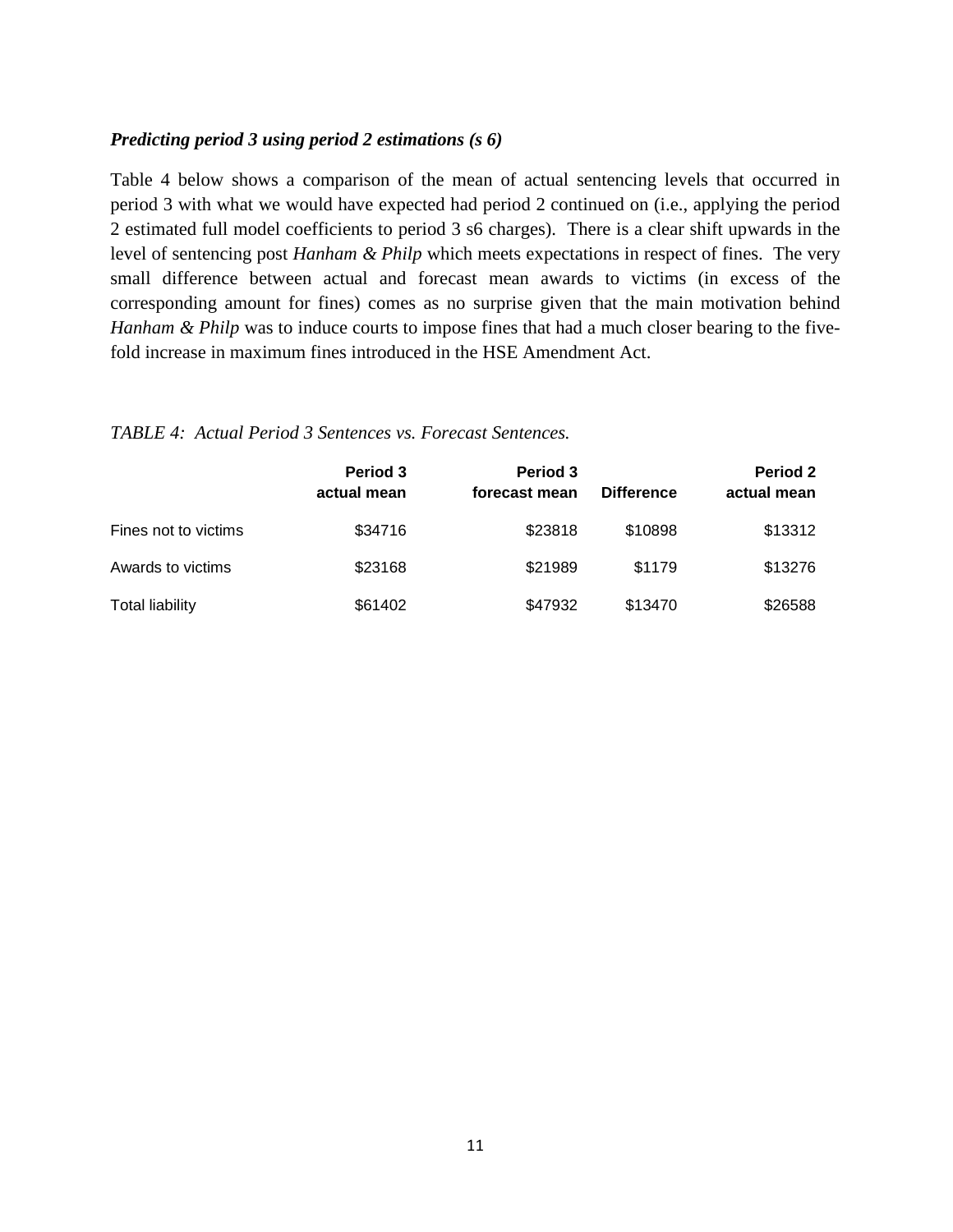## *Fines not awarded to victims (case level)*

Compared to period 2, the various levels of degree of culpability have more systematic influence on the level of fines (see table 5). Low (compared to "medium") culpability attracts a substantial discount on the level of fines while medium-high and high culpability attract penalties. In period 2, only high culpability was significant. However, the level of harm now appears to play no systematic role in explaining the variation of fines which is in accordance with the emphasis given to culpability in *Hanham & Philp*.

The defendant's financial limitations continue to attract a significant discount to the level of fines with the courts continuing to systematically take this factor into account. However, the presence of co-operation drops out of the list of variables that influence the level of fines.

As above "guilty plea" and "guilty plea discount" must be seen together. Again neither of these appear to make a systematic difference to fines whereas the presence of a guilty plea did in period 2. See the comments above in the discussion on s 6 results.

The need for general deterrence continues to be significant and attracts a substantial penalty.

Of the safety record categories only "poor" (compared to "no previous convictions") has any systematic effect which is the same as period 2. A poor safety record attracts a substantial penalty.

Compared to period 2, the number of victims no longer appears to have any systematic explanatory power but the number of charges does. In period 2 the existence of voluntary payments was highly significant and, somewhat surprisingly, attracted a substantial penalty. In period 3 voluntary payments are no longer significant.

Overall there are fewer variables in period 3 that systematically explain the variation in fines compared to period 2. There is a clear shift towards considering the degree of culpability and a shift away from the degree of harm. Somewhat surprisingly the existence of an early guilty plea appears to make little difference to fines although this may be due to our use of a linear model.

[ TABLE 5 APPROXIMATELY HERE ]

### *Awards to victims (case level)*

Contrary to the level of fines, it appears that more factors are significant in period 3 compared to period 2. In the base model for period 2 only 3 factors appear as significant (medium-high culpability, fatal harm and remorse). In period 3 there are seven (high culpability, low-medium harm, fatal harm, co-operation, remedial action, guilty plea and number of victims). Given the alleged absence of guidelines for setting reparation levels, this number of significant determinants of awards to victims comes as a surprise.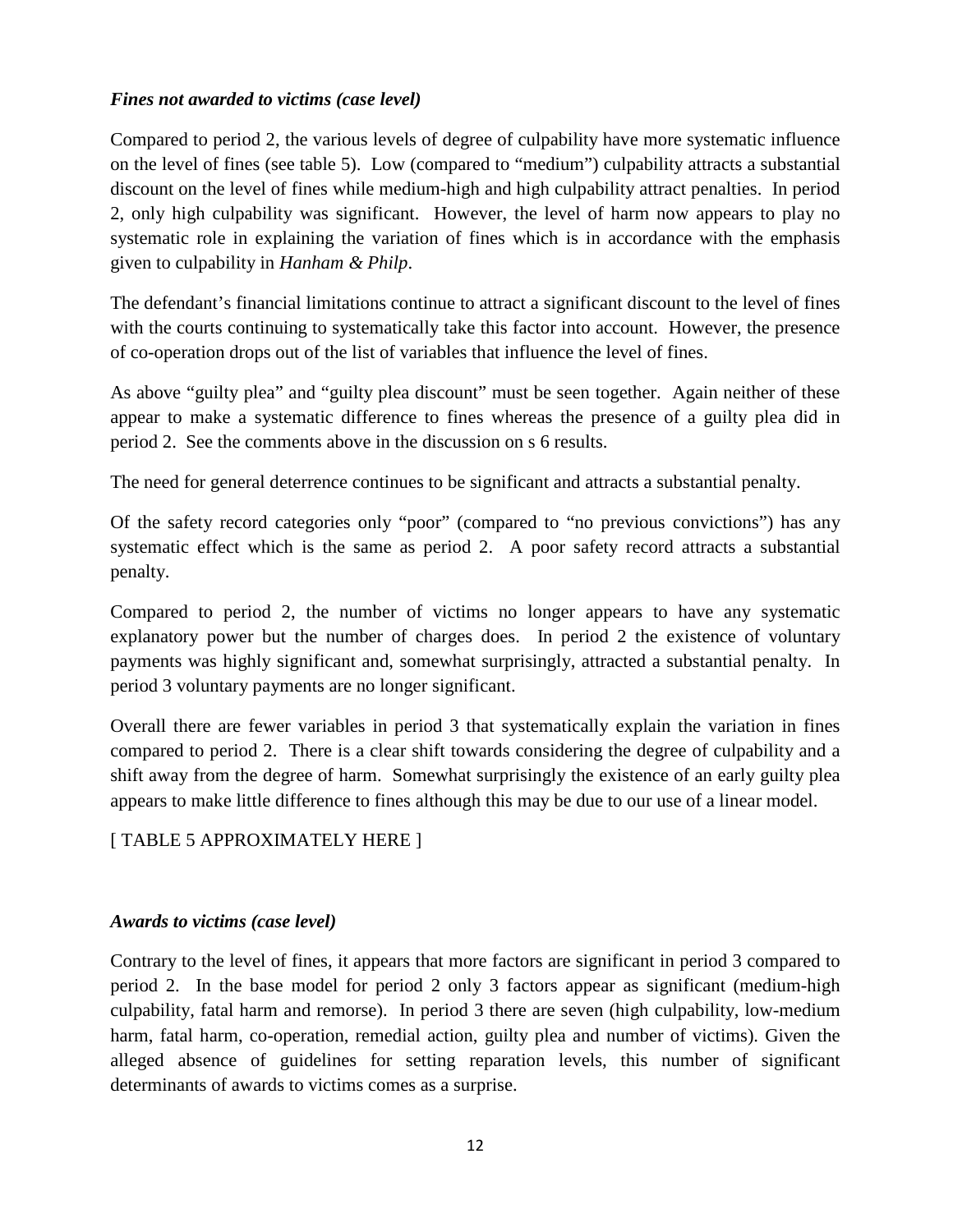Medium-high culpability no longer explains any systematic increase in reparations but a high degree of culpability now does. This perhaps reflects the Court's tougher stance on the role of the employer.

Low-medium harm now attracts a systematic discount on reparations whereas in period 2 the coefficient was negative but not significant. Fatal harm continues to attract a substantial penalty.

The presence of co-operation by the defendant attracts a discount. The coefficient is negative in both the base and full models but only significant in the base model. Remedial action is also now significant but the coefficient is positive implying a penalty. However, as mentioned in the s 6 discussion, remedial action is often perceived as being of little compensation to victims. Further, remedial action may also be a signal for other factors. For example, where remedial action is present, 27.3 percent of the cases in period 3 are either high or medium-high culpability compared to where no remedial action is present where the percentage is 16.7 percent. Counter to that example though is that in 26 percent of cases where there is remedial action the degree of harm is the lowest category compared to 13 percent of cases where there is no remedial action.

The positive and significant coefficient for a guilty plea must be taken in conjunction with the guilty plea discount dummy that applies after *Hessell*. The guilty plea discount coefficient is significant in both the base and full model and the sign is negative. The combined effect is that courts appear to recognize the presence of an early plea with a discount in reparations. Interestingly we do not find evidence of this discount for fines not paid to the victim which is where it would be expected. See the s 6 section for comments on this result.

The number of victims now becomes significant and the sign is positive, as would be expected. With the shift to determining reparations and fines separately we would expect that a greater number of victims would attract a greater level of total reparations.

Voluntary payments continue to be weakly significant and attract a discount on total reparations. The number of related defendants is significant in period 3 but not period 2. The reason for the inclusion of this variable is that when there is at least one related defendant, the courts share the reparation orders among the various parties, either equally or weighted by their relative culpability levels. The presence of multiple defendants attracts a discount which would seem to reflect the joint responsibility nature of shared charges and hence joint responsibility for reparations without an increase in the amount awarded to the victim.

Again, as with individual s 6 charges, a range of factors other than harm appear to influence reparation amounts.

[ TABLE 6 APPROXIMATELY HERE ]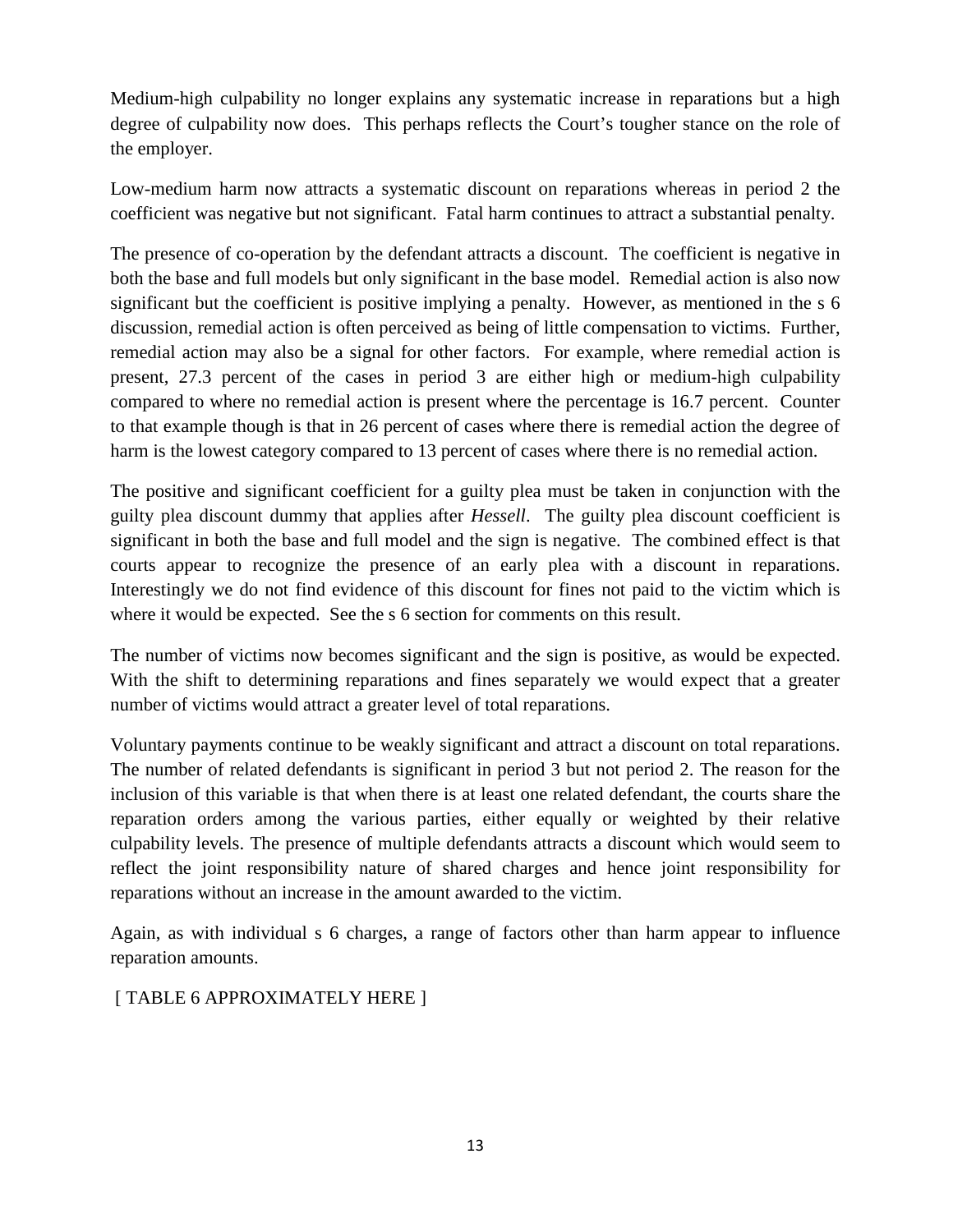## *Total Liability (case level)*

Recall that in period 3, total liability is not determined first. Rather total liability is the sum of fines not paid to victims and awards made to victims each of which are set somewhat independently. Reparations are determined first and are much less prone to being adjusted downwards to account for a defendant's financial limitations compared to fines. The following table shows the explanatory variables that are (at least weakly) significant in both the base and full models in periods 2 and 3 and how these appear for each of the three dependent variables (fines, reparations and total).

| <b>Explanatory variable</b>       | <b>Fines not to</b><br>victims |                | <b>Reparations</b><br>(awards to<br>victims) |                | <b>Total liabilities</b> |                |
|-----------------------------------|--------------------------------|----------------|----------------------------------------------|----------------|--------------------------|----------------|
|                                   | P <sub>2</sub>                 | P <sub>3</sub> | P <sub>2</sub>                               | P <sub>3</sub> | P <sub>2</sub>           | P <sub>3</sub> |
| high culpability                  | Y                              | Y              |                                              | Y              | Y                        | Y              |
| defendant's financial limitations | Y                              | Y              |                                              |                | Y                        | Y              |
| fatal harm                        | Y                              |                | Y                                            | Y              | Y                        | Y              |
| guilty plea (or discount)         | Y                              |                |                                              | Y              | Y                        | Y              |
| number of charges                 |                                | Y              |                                              |                |                          | Y              |
| low-medium harm                   |                                |                |                                              | Y              |                          | Y              |
| remedial action                   |                                |                |                                              | Y              |                          | Y              |
| number of victims                 | Y                              |                |                                              | Y              |                          | Y              |
| low culpability                   |                                | Y              |                                              |                |                          |                |
| medium-high culpability           |                                | Y              | Y                                            |                | Y                        |                |
| poor safety record                | Y                              | Y              |                                              |                | Y                        |                |
| remorse                           |                                |                | Y                                            |                |                          |                |
| co-operation                      | Y                              |                |                                              |                | Y                        |                |

Note that all of the factors that appear as significant in reparations are also significant for total liability in period 3 but the same is not true of the factors that are significant in setting fines. Compared to period 2, some factors that help explain total liability have remained the same but some are different.

## [ TABLE 7 APPROXIMATELY HERE ]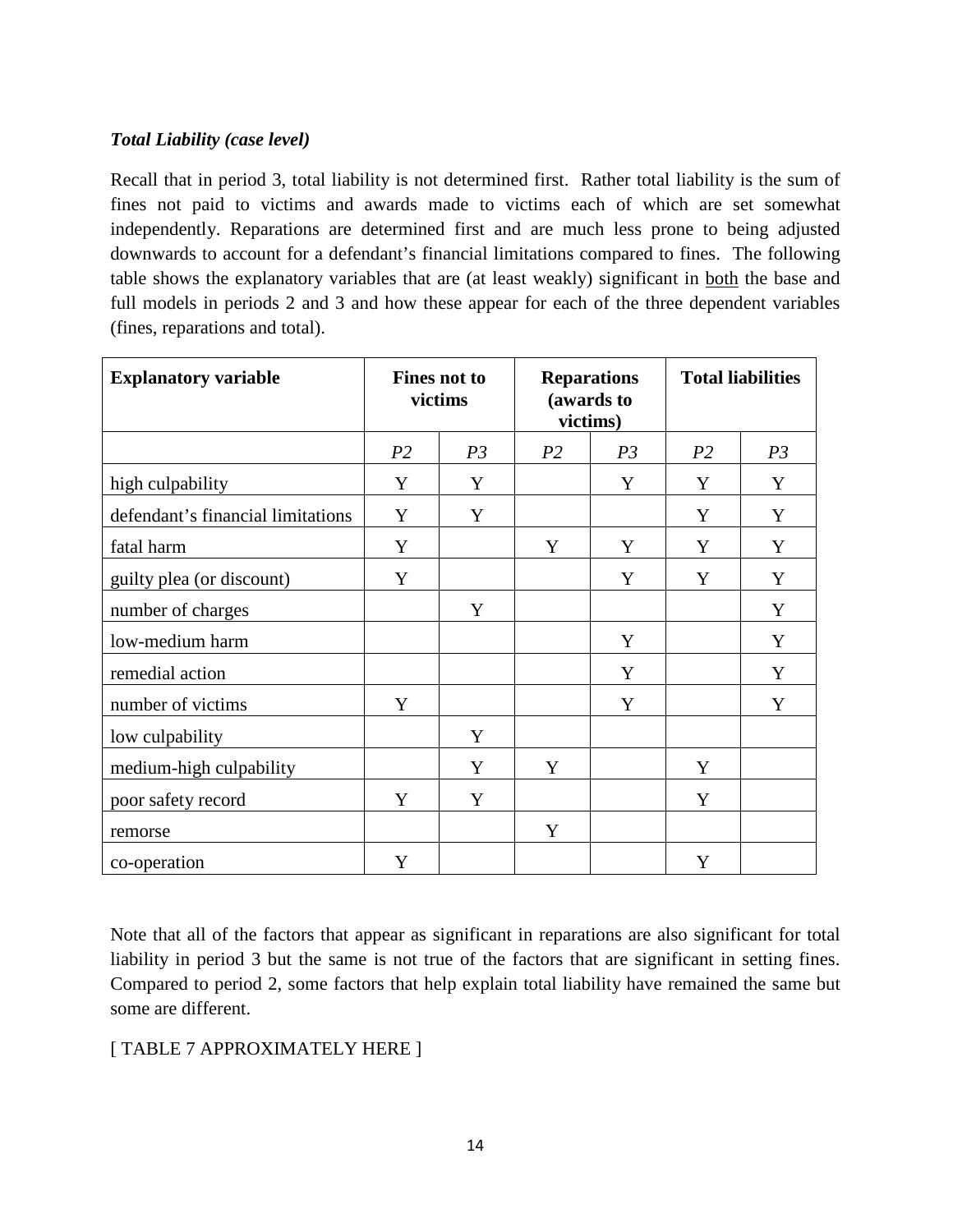#### *Predicting period 3 using period 2 estimations (case)*

Table 8 below shows a comparison of the mean of actual sentencing levels that occurred in period 3 with what we would have expected had period 2 continued on (i.e. applying the period 2 estimated full model coefficients to period 3 cases). In line with the individual s 6 charges (table 4) there is a clear shift upwards in the level of fines post *Hanham & Philp*. The higher forecast value for awards to victims compared to the actual value is interesting. If the difference is significant (and we are not confident that it is) then this might imply some discounting of awards to victims in light of the increase in fines which may or may not be intentional on the part of the sentencing judge. This may reflect a carry-over from the earlier periods where the Courts set total liability first.

*TABLE 8: Actual Period 3 Sentences vs. Forecast Sentences (case level).*

|                        | <b>Period 3</b><br>actual mean | Period 3<br>forecast mean | <b>Difference</b> | Period 2<br>actual mean |
|------------------------|--------------------------------|---------------------------|-------------------|-------------------------|
| Fines not to victims   | \$32932                        | \$22717                   | \$10215           | \$13997                 |
| Awards to victims      | \$20500                        | \$23143                   | $-$ \$2643        | \$14763                 |
| <b>Total liability</b> | \$54795                        | \$45938                   | \$8858            | \$28760                 |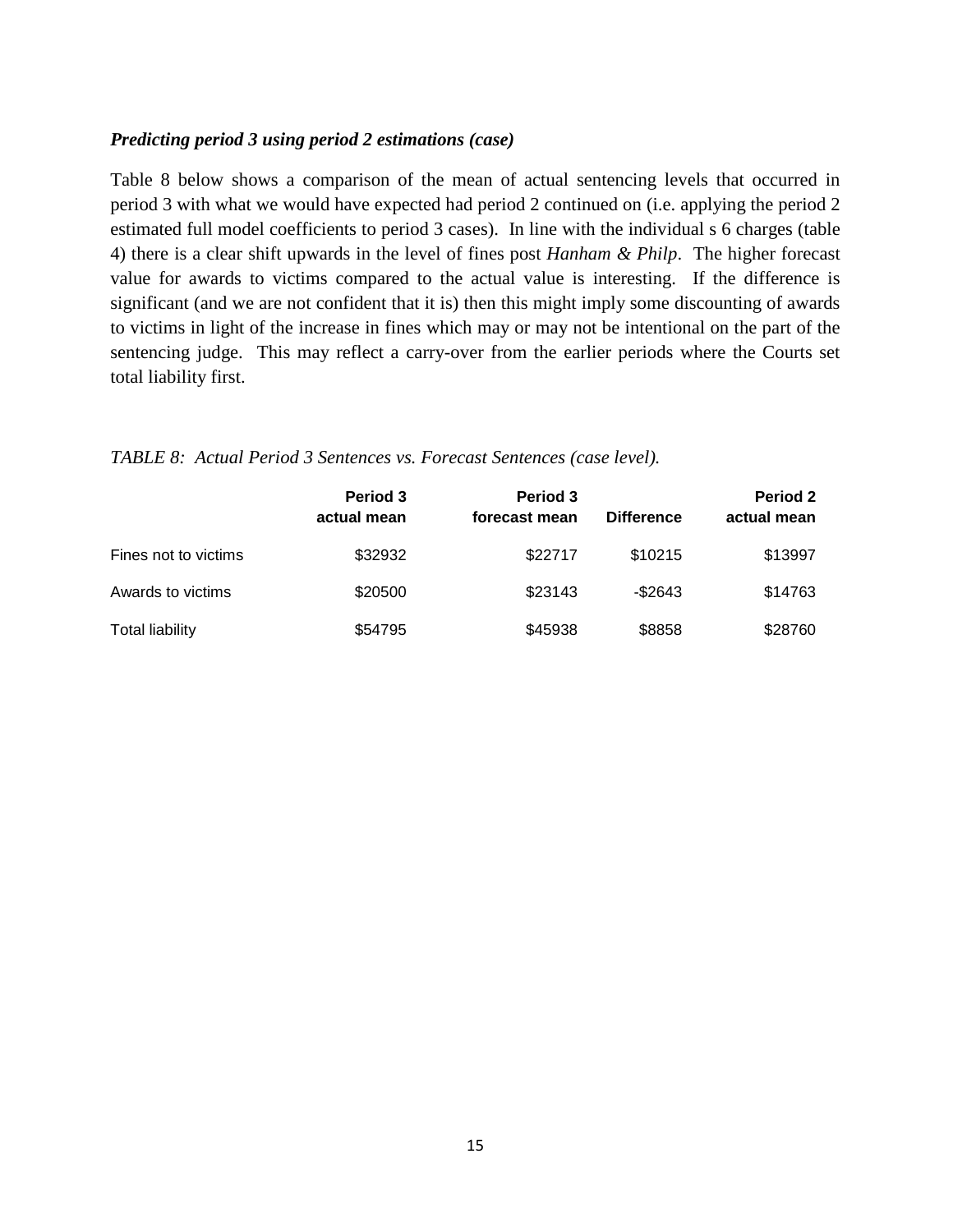#### **Some Brief Concluding Remarks**

From period 2 to 3 there has been some notable shifts in HSE sentencing. In particular:

- 1. The average level of fines is substantially higher but there is little impact on reparations and in fact some possibility that reparations may have declined.
- 2. Level of culpability has far more explanatory power in the latter period when explaining variation in levels of fines.
- 3. Degree of harm (particularly fatal harm) is not nearly so significant when determining the level of fines but continues to be very significant when determining reparations.
- 4. The penalty applied for a defendant's poor safety record was significant in setting the level of fines in period 2 but much less so in period 3 and the coefficient is smaller.
- 5. The number of victims is strongly significant in determining the level of reparations to victims. The coefficient in period 3 is larger and the sign is positive whereas it was negative in period 2.
- 6. Voluntary payments made attract a substantial discount for reparations to victims.

Overall, HSE sentencing appears to have shifted in the direction that the guideline judgment in *Hanham & Philp* indicated was necessary to meet the intentions of the legislative changes made in 2002-03.

### **References**

- Clark, A., 2008. Reparation and sentencing. *New Zealand Law Journal*, 437-439.
- Hall, G.G., 2009. Hall's Sentencing (NZ). LexisNexis, http://www.lexisnexis.co.nz (accessed 5 March 2009).
- Mason, G., 2008. Reparation in sentencing under HSE. *New Zealand Law Journal*, 33- 42.
- Menclova, A. & Woodfield, A., 2011. An empirical analysis of health and safety in employment sentencing in New Zealand. *Asia Pacific Law and Economics Review*, v1, 5-34.
- Menclova, A. & Woodfield, A., 2012. The composition of health and safety in employment sentences in New Zealand: An empirical analysis.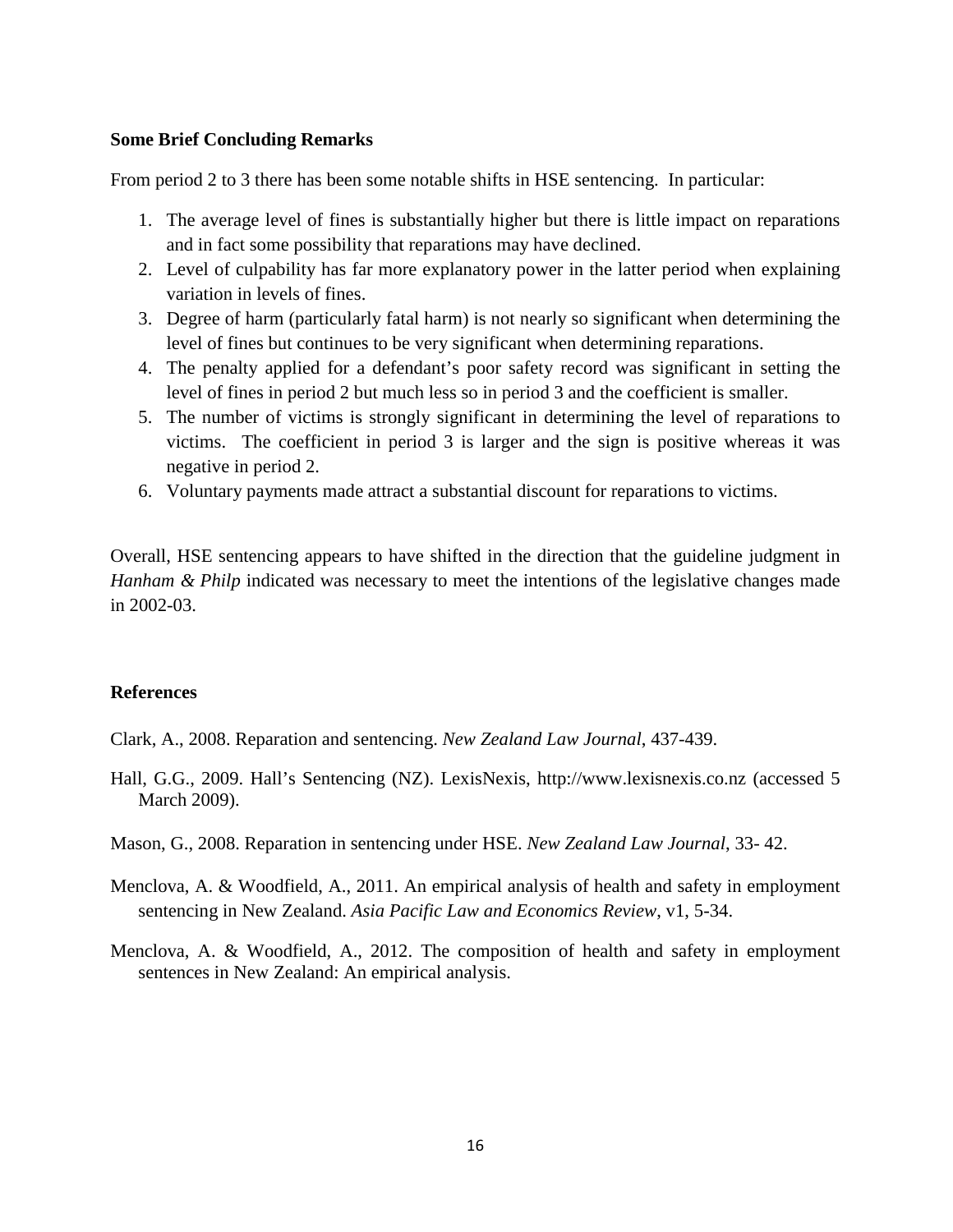#### **Appendix 1**

While a major purpose of sentencing guidelines is the promotion of sentencing consistency for similar offending,  $^{14}$  $^{14}$  $^{14}$  it has been argued that little attempt is made in NZ guideline judgments to analyze, categorize, and weigh the various factors deemed to be relevant to sentencing.<sup>[15](#page-16-1)</sup> In this respect, the *de Spa* Guidelines are typical in that they merely constitute the following (nonexhaustive) list of identified relevant sentencing factors: (1) the degree of culpability; (2) the degree of harm resulting; (3) the financial circumstances of the offender; (4) the attitude of the offender, including remorse, co-operation, and taking remedial action; (5) any guilty plea; (6) the need for deterrence, both particular and general; (7) compensation to the victim under s 28 Criminal Justice Act 1985; (8) the employer's safety record; and (9) the facts of the particular case. No direct indication was given as to whether these factors were listed in any particular order of importance, nor whether different weights should have been applied to the various criteria. Not even the signs of the effects of the various criteria on penalties were provided, although these may be implicit in general  $NZ$  sentencing principles.<sup>[16](#page-16-2)</sup> Further, while guideline judgments typically establish sentencing ranges for particular offences, the judgment in *de Spa*  did not do so (although an indication of what was considered a likely appeal-proof upper bound for the penalty was provided).  $17$ 

In contrast, the *Hanham & Philp* guidelines give clear primacy to the assessment and role of employer blameworthiness in determining starting points for fines within specific ranges that exhibit considerable bite. The full bench in *de Spa* considered it to be "important to remember that sentencing is not a mathematical exercise. While the underlying philosophy behind the increases must be carefully borne in mind, the circumstances of the individual case are all important." Although a number of judges continue to express similar sentiments in sentencing for HSE offences, others, for example Judge Blackie in *Department of Labour v George Grant Engineering Limited*, DC Papakura, CRI-2009-055-003473, 28 April 2010, argue (at [27]) that "the starting point for the fine …. has become in recent times a mathematical exercise." Further "mathematical exercises" have been encouraged by the recent appeal judgments in *Raymond Everest Hessell v R,* SC 102/2009 [2010] NZSC 135 (relating to the discount for an early plea of guilty and the separation of discounts for such a plea and for demonstrated remorse) and in *Ballard v Department of Labour* (2010) 7 NZELR 301 in respect of assessing detailed percentage discounts for the full range of mitigating factors. The preliminary results in the present paper suggest that whatever their feelings regarding "mathematical exercises," at least in respect of

ı

<span id="page-16-0"></span><sup>&</sup>lt;sup>14</sup> Cf., Sentencing – Courts of New Zealand, http://www.courtsofnz.govt.nz/about/system/role/sentencing.html, accessed  $18\_02\_2009$ , and s 8 Sentencing Act 2002.<br><sup>15</sup> Cf., Hall (2009 at I.2.2(c)).

<span id="page-16-3"></span><span id="page-16-2"></span><span id="page-16-1"></span><sup>&</sup>lt;sup>16</sup> Cf., Hall (2009, section I).<br><sup>17</sup> Since *de Spa* was a relatively early case in terms of administration of the HSE Act, the High Court judges may have had few similar cases to which reference might have been made in order to establish sentencing ranges. Starting points in health and safety sentencing, however, were considered to be potentially misleading. In their view, the sole merit of a starting point was to indicate the magnitude of any discount for a plea of guilty.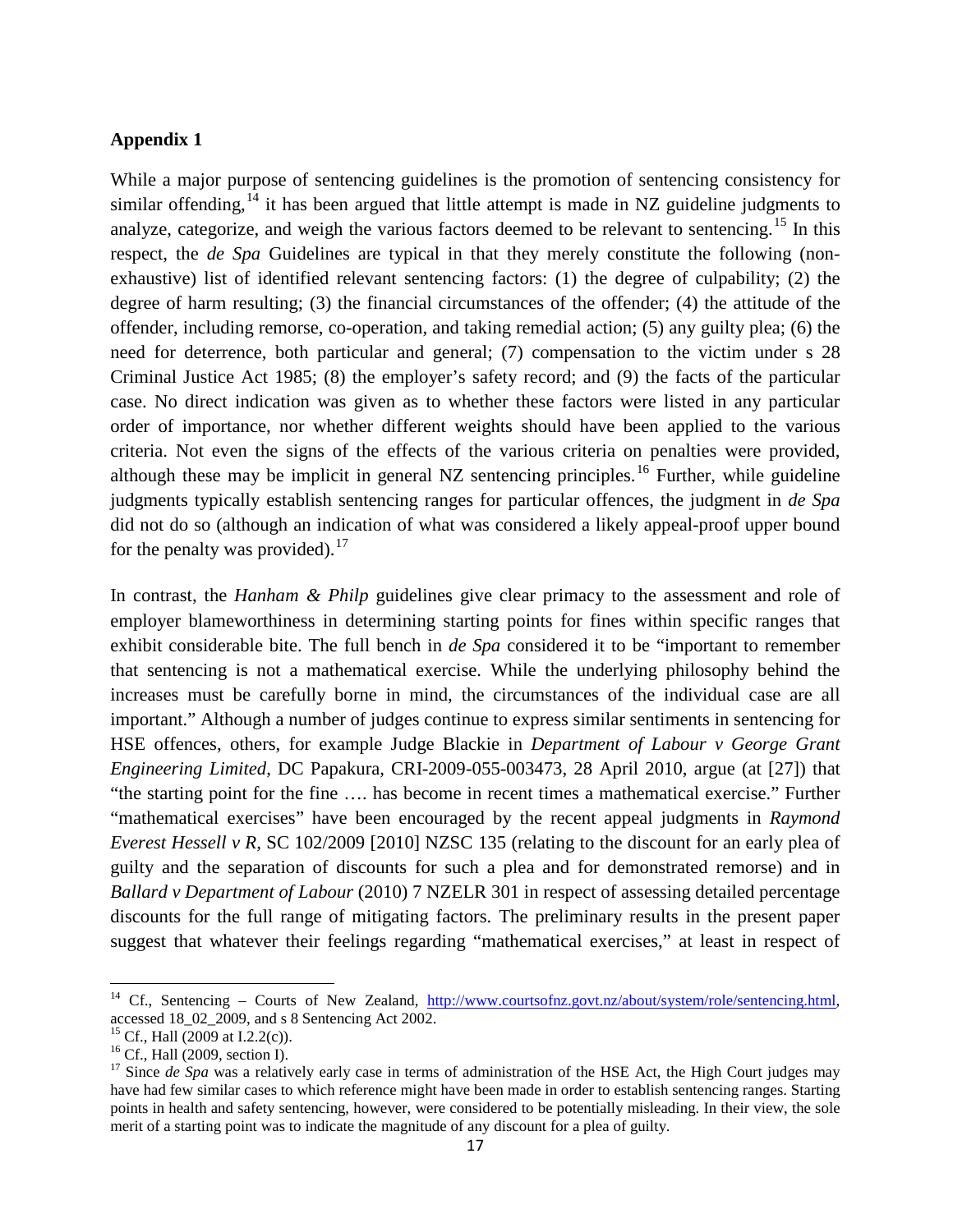assessing starting points for fines on the basis of levels of employer culpability, judges have shown a considerable degree of compliance during period 3.

With respect to sentencing criteria, the data we code contains detailed information on the characteristics of each charge/case (such as the degrees of harm and culpability, employee breach of duty, and the presence of remedial action) and the defendant (such as the employer's safety record, need for particular deterrence, and financial limitations and size).<sup>[18](#page-17-0)</sup> Using this information (where available), we create proxies for the case characteristics specified in the *de Spa* and *Hanham & Philp* Guidelines that most closely resemble the categories typically used in case decisions and/or sentencing notes as follows.

1. The degree of culpability: we assign each charge/case into one of the following six culpability categories: 'low', 'low-medium', 'medium', 'medium-high', 'high', and 'unknown';

2. The degree of harm resulting: we use four mutually-exclusive categories of harm: 'low or medium', 'high', 'fatal', and 'unknown';

3. The financial circumstances of the offender: we use a binary variable to indicate the presence of a defendant's financial limitations;

4. The attitude of the offender, including remorse, co-operation, and taking remedial action: the presence of remorse, cooperation, and remedial action is indicated by three separate binary variables – one for each of the expressions of the offender's attitude;

5. Any guilty plea: indicated by a binary variable;

l

6. The need for deterrence: the need for deterrence is expressed by two binary variables indicating separately the 'need for particular deterrence' and the 'need for general deterrence';

7. Compensation to the victim under s 28 Criminal Justice Act 1985: not applicable to periods 2-3;

8. The employer's safety record: we use six categories of the defendant's safety record: 'poor', 'previous convictions', 'no previous convictions', 'good', 'great', and 'unknown';

9. The facts of the particular case: in our full models we include additional characteristics of each case. Namely, we create separate binary variables for the presence of a voluntary payment, employer attendance at a restorative justice conference, and an employee breach of duty. We also express the size of the employer as: 'small', 'medium', 'large', or 'unknown'.<sup>[19](#page-17-1)</sup> The number of physically harmed employees is also included. We also indicate in which year the offence took place in order to account for a national trend in HSE sentencing.

<span id="page-17-0"></span><sup>&</sup>lt;sup>18</sup> The detail of information available to us varies somewhat, being more detailed for judicial decisions and sentencing notes than for the summary information prepared in DoL's returns on prosecutions.

<span id="page-17-1"></span> $<sup>19</sup>$  As expected, smaller employers are more likely to be subject to financial limitations but the correlation is far from</sup> perfect. While only one of the employers identified as 'large' is recorded as having financial limitations, 36% of 'small' and 'medium' employers have financial limitations recorded. Data on employer size, however, is limited.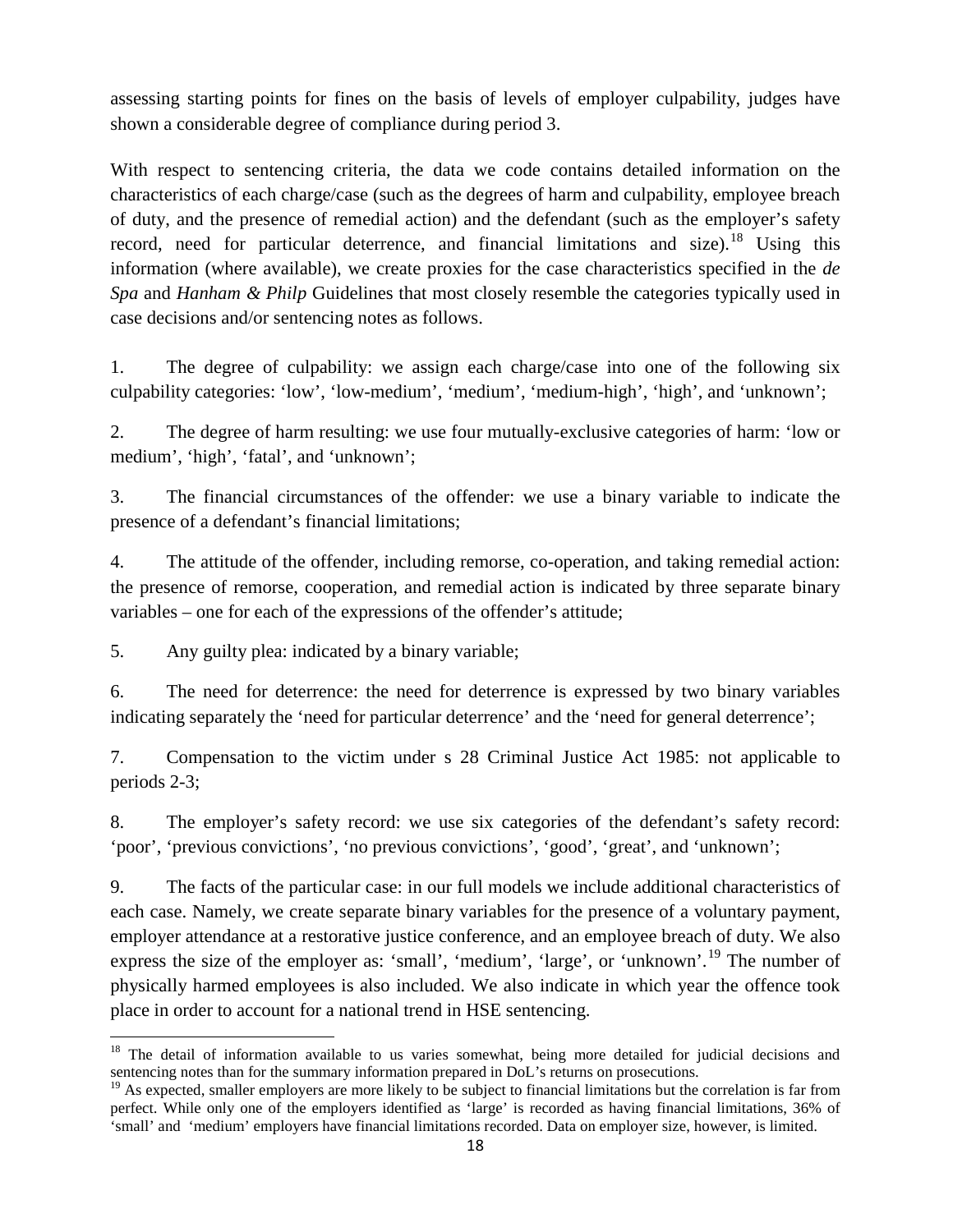In addition, we include additional dummy variables that attempt to capture the effects of several recent appeal decisions relevant to HSE sentencing as follows.

1. ACC Top up dummy: Indicated by a binary variable, and which relates to a clear majority decision of the Supreme Court to disallow a loss of earnings consequential on physical harm ("ACC Top ups") from being the subject of reparation under s 32(1) of the Sentencing Act. See *Peter Miles Davies v New Zealand Police*, 25 May 2009, SC 83/2007 - [2009] NZSC 47. Applicable to period 3 only.

2. Post Street Smart dummy: Indicated by a binary variable, and relates to an appeal allowed by the High Court - *Department of Labour v Street Smart Ltd*, 8 August 2008, (2008) 5 NZELR 587 (BC200862161); see the discussion in footnote 4, *supra*. Applicable to period 2 only (since all period 3 observations are subject to *Street Smart*).

3. Guilty plea discount dummy: Indicated by a binary variable that interacts the presence of an early guilty plea with a time dummy for a Court of Appeal case - *R v Hessell*, 2 October 2009, [2009] NZCA 450, and which also relates to a dismissed appeal to the Supreme Court - *Raymond Everest Hessell v R*, SC 102/2009 [2010] NZSC 135. Here, the decision in the CA was upheld but the SC considered that the CA had departed from the requirements of the Sentencing Act when setting a sliding scale of percentage discounts for a plea of guilty, depending on timing. For an earliest possible plea, the CA guideline indicated a 33 percent discount, but the SC disagreed, instead settling for a maximum 25 percent reduction given that the mitigating factor of remorse should properly be dealt with independently. Applicable to period 3 only.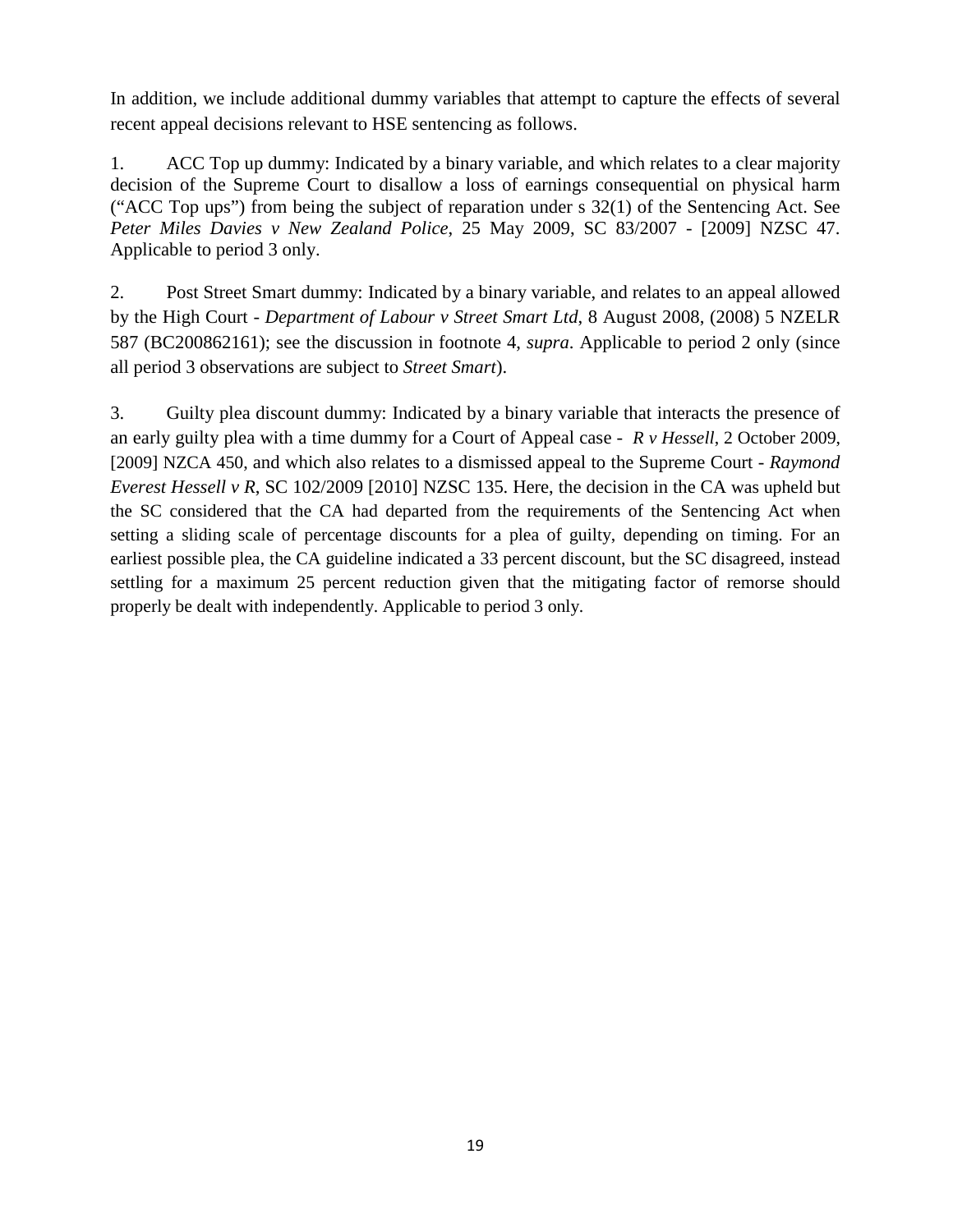# **TABLES**

|                             |                                         | TABLE 1: Fine not awarded to victims - S6 charges |                         |                         |                         |  |
|-----------------------------|-----------------------------------------|---------------------------------------------------|-------------------------|-------------------------|-------------------------|--|
|                             |                                         | <b>Period 2</b>                                   |                         | Period 3                |                         |  |
|                             |                                         | <b>Base Model</b>                                 | <b>Full Model</b>       | <b>Base Model</b>       | <b>Full Model</b>       |  |
| Degree of<br>culpability    | Low                                     | 5838<br>(0.5987)                                  | $-5848$<br>(0.5935)     | $-22464***$<br>(0.0003) | $-22628***$<br>(0.0004) |  |
| (compared to                | Low-medium                              | $-4614$<br>(0.176)                                | $-3402$<br>(0.3066)     | $-8737**$<br>(0.0362)   | $-7881*$<br>(0.0729)    |  |
| medium)                     | Medium-High                             | 841<br>(0.8121)                                   | 770<br>(0.8244)         | 8667*<br>(0.0514)       | 9936**<br>(0.0334)      |  |
|                             | High                                    | 24649 ***<br>(0.0000)                             | 27413***<br>(0.0000)    | 15173**<br>(0.0122)     | 19237***<br>(0.0036)    |  |
| (compared to                | Degree of harm Low/Medium               | $-1019$<br>(0.7818)                               | $-566$<br>(0.8736)      | $-854$<br>(0.8198)      | $-2490$<br>(0.5301)     |  |
| high)                       | Fatal                                   | 17469 ***<br>(0.0000)                             | 9019 **<br>(0.0114)     | 7321*<br>(0.0893)       | 6716<br>(0.1525)        |  |
|                             | <b>Defendants Financial Limitations</b> | $-8211***$<br>(0.0073)                            | $-9136***$<br>(0.0035)  | $-13290***$<br>(0.0001) | $-10920***$<br>(0.0032) |  |
| Remorse                     |                                         | 7014**<br>(0.0218)                                | 5075*<br>(0.0899)       | $-2489$<br>(0.5072)     | $-1174$<br>(0.7826)     |  |
| Co-operation                |                                         | $-6168*$<br>(0.0711)                              | $-5439$<br>(0.1123)     | 2294<br>(0.6417)        | 3660<br>(0.5317)        |  |
| <b>Remedial Action</b>      |                                         | 2315<br>(0.5432)                                  | 2358<br>(0.5259)        | 3825<br>(0.3285)        | 2413<br>(0.5774)        |  |
| Guilty plea                 |                                         | $-12166***$<br>(0.0034)                           | $-11852***$<br>(0.0032) | $-3446$<br>(0.5117)     | $-4180$<br>(0.4493)     |  |
|                             | Need for particular deterrence          | 539<br>(0.8387)                                   | 1059<br>(0.6944)        | $-4456$<br>(0.3644)     | $-1360$<br>(0.7979)     |  |
| Need for general deterrence |                                         | $-2381$<br>(0.4073)                               | $-3946$<br>(0.1582)     | $-2041$<br>(0.6807)     | $-5338$<br>(0.3142)     |  |
| Safety<br>record            | Poor                                    | 68764***<br>(0.0000)                              | 62284***<br>(0.0000)    | 3412<br>(0.7985)        | 11176<br>(0.4475)       |  |
| (compared                   | Previous convictions                    | 10075 ***<br>(0.0003)                             | 10944***<br>(0.0001)    | 6673<br>(0.1104)        | 8667*<br>(0.0525)       |  |
| to no<br>previous           | Good                                    | $-622$<br>(0.8339)                                | $-1015$<br>(0.7272)     | 3517<br>(0.3663)        | 4608<br>(0.2572)        |  |
| convictions) Great          |                                         | 1623<br>(0.7415)                                  | 1683<br>(0.7253)        | $-9595$<br>(0.2954)     | $-9631$<br>(0.3242)     |  |
| Number of victims           |                                         | 2018<br>(0.1708)                                  | 3138**<br>(0.0316)      | $-2004*$<br>(0.0668)    | $-1712$<br>(0.166)      |  |
| Voluntary payment made      |                                         |                                                   | 10396***<br>(0.0005)    |                         | 5580<br>(0.1471)        |  |
|                             | Restorative justice conference          |                                                   | 17341***<br>(0.0011)    |                         | $-440$<br>(0.9531)      |  |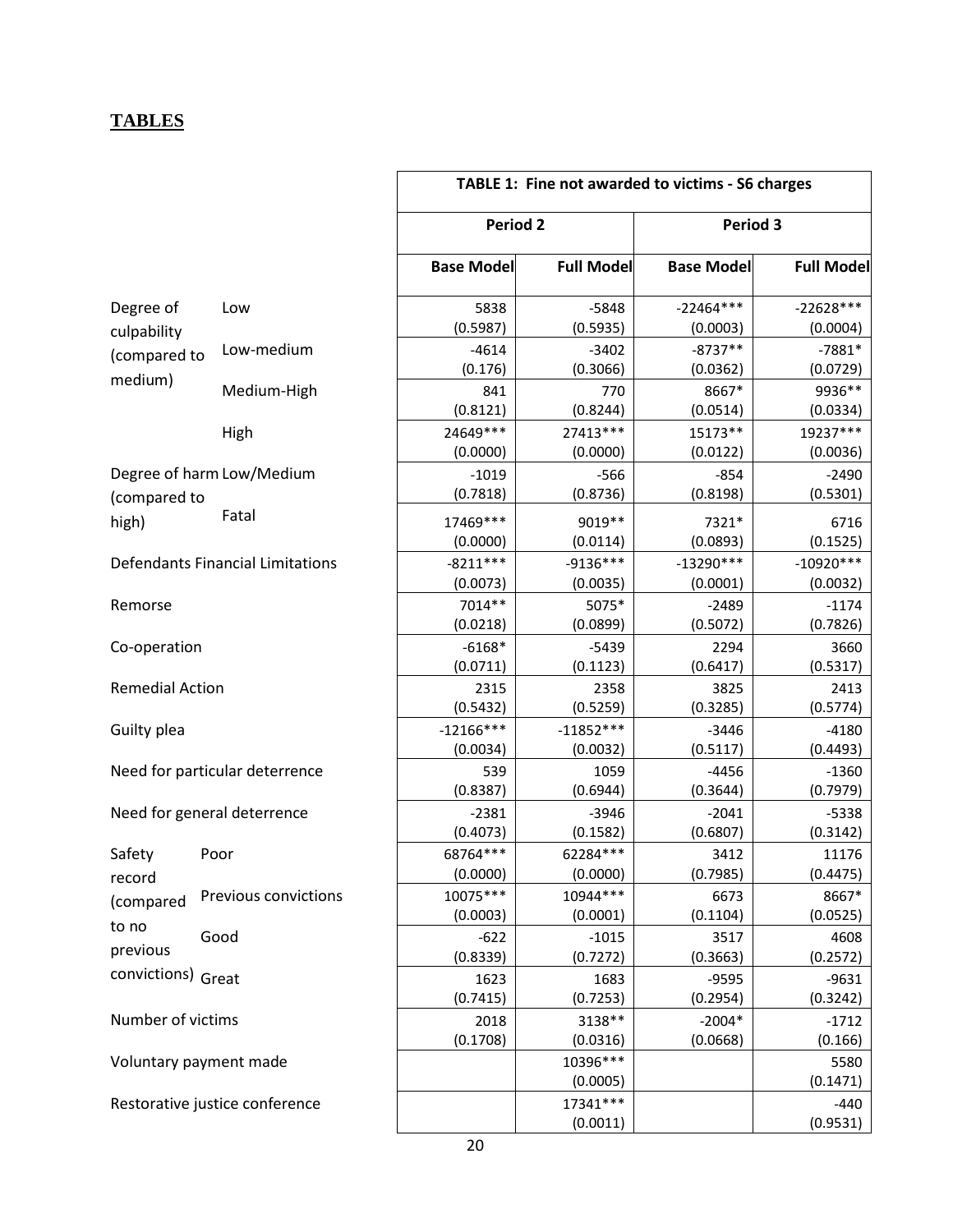| Employee breach of duty      |          | $-459$   |          | 1211     |
|------------------------------|----------|----------|----------|----------|
|                              |          | (0.8922) |          | (0.7451) |
| Size of employer Small       |          | $-1797$  |          | $-2921$  |
| (compared to                 |          | (0.6044) |          | (0.5979) |
| Medium<br>large)             |          | $-1125$  |          | $-6769$  |
|                              |          | (0.8742) |          | (0.2581) |
| <b>Consumer Price Index</b>  | 40       | 9        | $-129$   | $-129$   |
|                              | (0.7397) | (0.9429) | (0.4356) | (0.4497) |
| <b>Reparation Insurance</b>  |          | $-1374$  |          | 6451     |
|                              |          | (0.8807) |          | (0.4284) |
| ACC Top up                   |          |          | 9102*    | 7145     |
|                              |          |          | (0.0691) | (0.1761) |
| Post StreetSmart             | 5202     | 3392     |          |          |
|                              | (0.4019) | (0.5949) |          |          |
| Guilty plea discount         |          |          | $-4433$  | $-2818$  |
|                              |          |          | (0.4685) | (0.6656) |
| Number of related defendants |          | $-3621$  |          | $-1287$  |
|                              |          | (0.5727) |          | (0.7536) |
|                              | $-31735$ | 2029     | 175396   | 163934   |
| Constant                     | (0.777)  | (0.9854) | (0.3208) | (0.3704) |
|                              |          |          |          |          |
| R-squared                    | 0.51     | 0.57     | 0.56     | 0.59     |
|                              |          |          |          |          |

# **TABLE 2: Award to victims - S6 charges**

|                                         |             | <b>Period 2</b>   |                   | Period 3          |                   |
|-----------------------------------------|-------------|-------------------|-------------------|-------------------|-------------------|
|                                         |             | <b>Base Model</b> | <b>Full Model</b> | <b>Base Model</b> | <b>Full Model</b> |
| Degree of                               | Low         | $-4908$           | $-3039$           | 1038              | 4221              |
| culpability                             |             | (0.6287)          | (0.7698)          | (0.9388)          | (0.7286)          |
| (compared to                            | Low-medium  | $-4519$           | $-5244*$          | $-7649$           | $-6980$           |
| medium)                                 |             | (0.1476)          | (0.0972)          | (0.4119)          | (0.4212)          |
|                                         | Medium-High | 12591 ***         | 12132 ***         | $-4624$           | $-8292$           |
|                                         |             | (0.0001)          | (0.0003)          | (0.6413)          | (0.3707)          |
|                                         | High        | 4087              | 3670              | 22414*            | 18760             |
|                                         |             | (0.3306)          | (0.3986)          | (0.0974)          | (0.1478)          |
| Degree of harm                          | Low/Medium  | $-5259$           | $-4718$           | $-11359$          | $-15117*$         |
| (compared to high)                      |             | (0.1192)          | (0.1628)          | (0.1811)          | (0.0583)          |
|                                         | Fatal       | 27932 ***         | 30669 ***         | 27228 ***         | 30130***          |
|                                         |             | (0.0000)          | (0.0000)          | (0.0057)          | (0.0017)          |
| <b>Defendants Financial Limitations</b> |             | 84                | 1467              | $-2458$           | $-3594$           |
|                                         |             | (0.9759)          | (0.6176)          | (0.7374)          | (0.6078)          |
| Remorse                                 |             | 5454*             | 5394*             | $-4487$           | $-6198$           |
|                                         |             | (0.0508)          | (0.0575)          | (0.5973)          | (0.4675)          |
| Co-operation                            |             | $-1047$           | $-119$            | $-16139$          | $-8066$           |
|                                         |             | (0.7369)          | (0.9706)          | (0.1422)          | (0.4867)          |
| <b>Remedial Action</b>                  |             | 680               | 777               | 23088 ***         | 18837**           |
|                                         |             | (0.8451)          | (0.8254)          | (0.0081)          | (0.0281)          |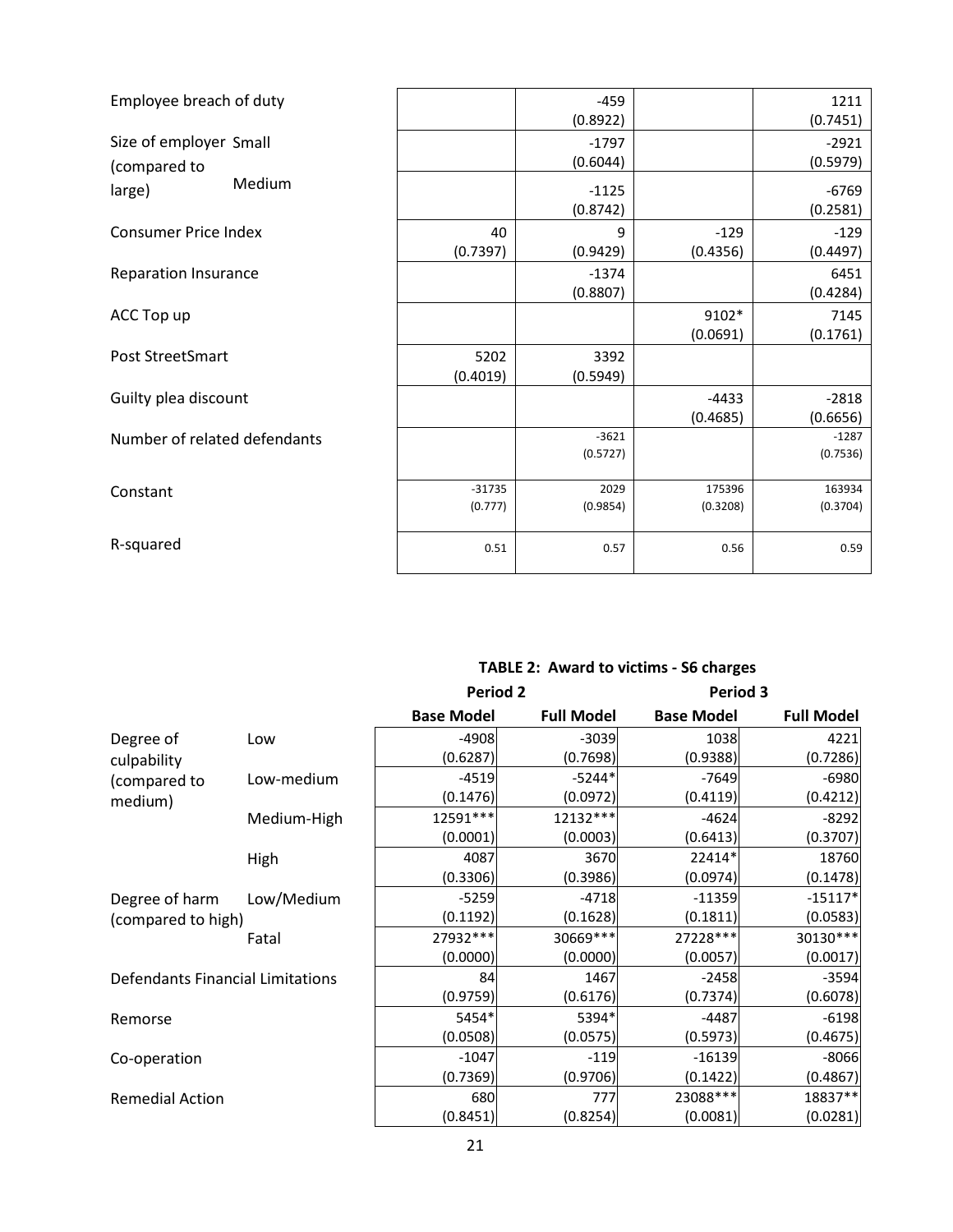| Guilty plea                    |             | 1885     | 1352       | 28681 **    | 19037*      |
|--------------------------------|-------------|----------|------------|-------------|-------------|
|                                |             | (0.616)  | (0.7196)   | (0.0171)    | (0.0861)    |
| Need for particular deterrence |             | 4207*    | 4383*      | 5592        | $-5297$     |
|                                |             | (0.0836) | (0.0874)   | (0.6145)    | (0.6182)    |
| Need for general deterrence    |             | 722      | 1471       | $-9377$     | $-3167$     |
|                                |             | (0.7835) | (0.5781)   | (0.4037)    | (0.7641)    |
| Safety record                  | Poor        | 7002     | 9098       | $-21836$    | 8078        |
| (compared to no                |             | (0.4984) | (0.3868)   | (0.4712)    | (0.7838)    |
| previous                       | Previous    | $-1262$  | $-1762$    | $-1392$     | $-7404$     |
| convictions)                   | convictions | (0.6184) | (0.4888)   | (0.8823)    | (0.4027)    |
|                                | Good        | $-1398$  | $-847$     | 3041        | $-822$      |
|                                |             | (0.6067) | (0.7588)   | (0.7269)    | (0.9177)    |
|                                | Great       | 849      | 2418       | $-11487$    | $-13866$    |
|                                |             | (0.8505) | (0.5944)   | (0.5795)    | (0.4785)    |
| Number of victims              |             | $-2544*$ | $-2701*$   | 18933***    | 14484 ***   |
|                                |             | (0.0597) | (0.0508)   | (0.0000)    | (0.0000)    |
| Voluntary payment made         |             |          | $-5524*$   |             | $-16128**$  |
|                                |             |          | (0.0501)   |             | (0.0341)    |
| Restorative justice conference |             |          | $-2532$    |             | 51864***    |
|                                |             |          | (0.6119)   |             | (0.0008)    |
| Employee breach of duty        |             |          | $-2721$    |             | 8026        |
|                                |             |          | (0.3965)   |             | (0.2772)    |
| Size of employer               | Small       |          | $-4117$    |             | $-6325$     |
| (compared to                   |             |          | (0.2112)   |             | (0.5688)    |
| large)                         | Medium      |          | $-975$     |             | $-16536$    |
|                                |             |          | (0.8849)   |             | (0.1684)    |
| <b>Consumer Price Index</b>    |             | $-117$   | $-102$     | $-726*$     | $-676**$    |
|                                |             | (0.2923) | (0.371)    | (0.0538)    | (0.0489)    |
| <b>Reparation Insurance</b>    |             |          | $-17833**$ |             | 28240*      |
|                                |             |          | (0.041)    |             | (0.0687)    |
| ACC Top up                     |             |          |            | 3584        | 1899        |
|                                |             |          |            | (0.7491)    | (0.8552)    |
| Post StreetSmart               |             | 18588*** | 18029 ***  |             |             |
|                                |             | (0.0012) | (0.0032)   |             |             |
| Guilty plea discount           |             |          |            | $-52060***$ | $-34670***$ |
|                                |             |          |            | (0.0003)    | (0.0092)    |
| Number of related defendants   |             |          | $-2798$    |             | $-2922$     |
|                                |             |          | (0.6457)   |             | (0.7119)    |
| Constant                       |             | 104916   | 106811     | 768496*     | 730821 **   |
|                                |             | (0.3067) | (0.3088)   | (0.0555)    | (0.0464)    |
| R-squared                      |             | 0.52     | 0.55       | 0.61        | 0.72        |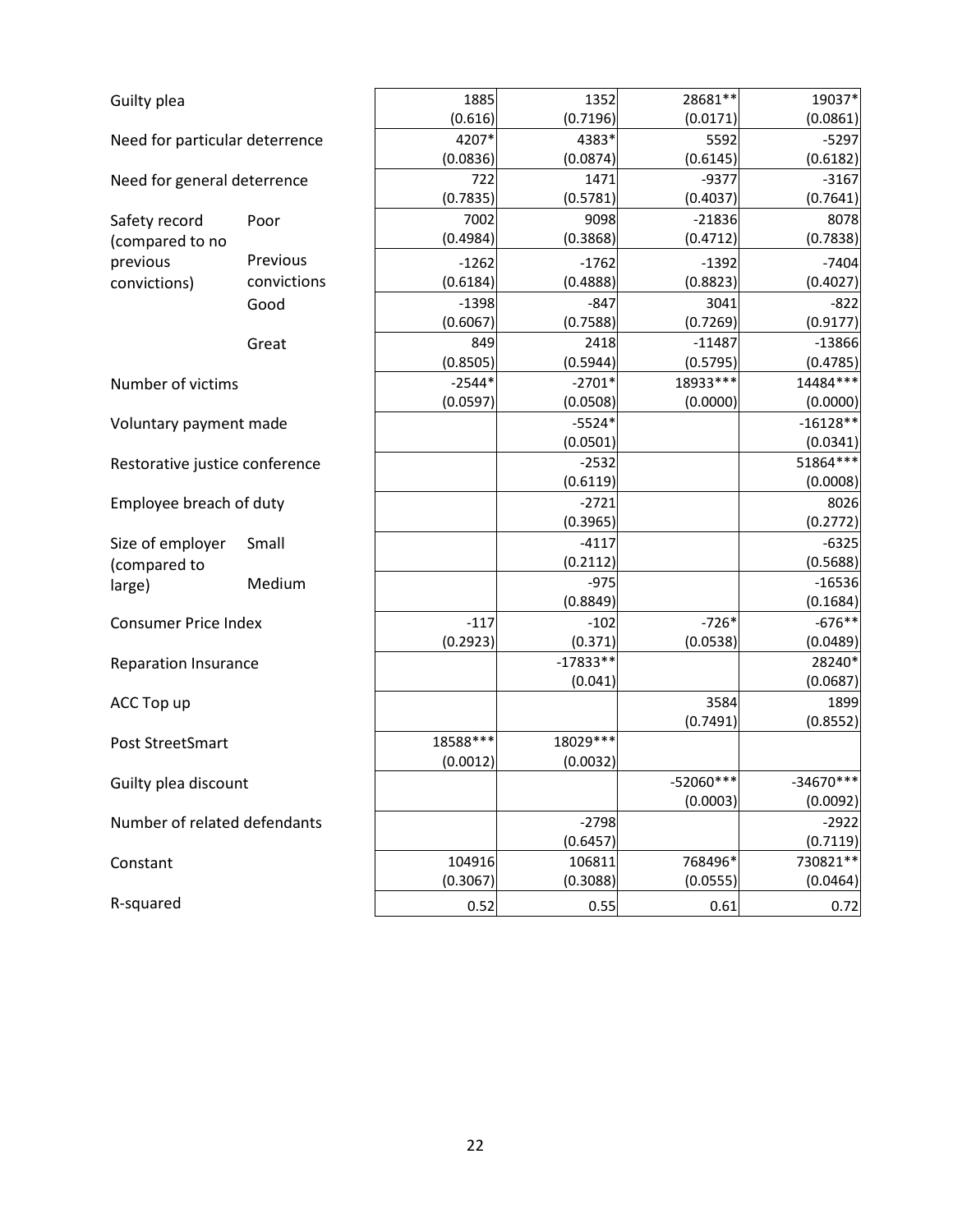|                                         |                      | <b>TABLE 3: Total Liability - S6 charges</b> |                       |                       |                        |  |  |
|-----------------------------------------|----------------------|----------------------------------------------|-----------------------|-----------------------|------------------------|--|--|
|                                         |                      | <b>Period 2</b>                              |                       | Period 3              |                        |  |  |
|                                         |                      | <b>Base Model</b>                            | <b>Full Model</b>     | <b>Base Model</b>     | <b>Full Model</b>      |  |  |
| Degree of                               | Low                  | 931<br>(0.9492)                              | $-8887$<br>(0.5519)   | $-22582$<br>(0.1125)  | $-19685$<br>(0.1313)   |  |  |
| culpability<br>(compared to             | Low-medium           | $-9134**$<br>(0.0426)                        | $-8645*$<br>(0.0575)  | $-17352*$<br>(0.0772) | $-15742*$<br>(0.091)   |  |  |
| medium)                                 | Medium-High          | 13432 ***<br>(0.0043)                        | 12902 ***<br>(0.0069) | 2915<br>(0.7794)      | 1600<br>(0.8701)       |  |  |
|                                         | High                 | 28736***                                     | 31083***              | 35784**               | 38075 ***              |  |  |
| Degree of harm                          | Low/Medium           | (0.0000)<br>$-6277$                          | (0.0000)<br>$-5283$   | (0.0123)<br>$-12946$  | (0.0064)<br>$-18086**$ |  |  |
| (compared to<br>high)                   | Fatal                | (0.196)<br>45401 ***                         | (0.2767)<br>39688 *** | (0.1458)<br>34257***  | (0.0337)<br>36063 ***  |  |  |
| <b>Defendants Financial Limitations</b> |                      | (0.0000)<br>$-8127**$                        | (0.0000)<br>$-7669*$  | (0.001)<br>$-15334*$  | (0.0005)<br>$-13591*$  |  |  |
| Remorse                                 |                      | (0.043)<br>12468***                          | (0.0706)<br>10469**   | (0.0504)<br>$-6858$   | (0.0788)<br>$-7064$    |  |  |
|                                         |                      | (0.0021)                                     | (0.0106)              | (0.4393)              | (0.4345)               |  |  |
| Co-operation                            |                      | $-7215$<br>(0.1087)                          | $-5558$<br>(0.2333)   | $-15142$<br>(0.1953)  | $-4698$<br>(0.705)     |  |  |
| <b>Remedial Action</b>                  |                      | 2995<br>(0.5503)                             | 3134<br>(0.5362)      | 28377***<br>(0.0027)  | 21841**<br>(0.0193)    |  |  |
| Guilty plea                             |                      | $-10281*$<br>(0.0584)                        | $-10500*$<br>(0.0536) | 24536*<br>(0.05)      | 14080<br>(0.2309)      |  |  |
| Need for particular deterrence          |                      | 4746<br>(0.1746)                             | 5442<br>(0.1397)      | 913<br>(0.9372)       | $-6759$<br>(0.5489)    |  |  |
| Need for general deterrence             |                      | $-1659$                                      | $-2474$               | $-12181$              | $-9111$                |  |  |
| Safety record                           | Poor                 | (0.661)<br>75766***                          | (0.5155)<br>71382 *** | (0.2995)<br>$-18975$  | (0.4178)<br>19681      |  |  |
| (compared to no<br>previous             | Previous convictions | (0.0000)<br>8814**                           | (0.0000)<br>9182**    | (0.5481)<br>5465      | (0.5282)<br>1862       |  |  |
| convictions)                            | Good                 | (0.0163)<br>$-2021$                          | (0.0128)<br>$-1861$   | (0.5777)<br>8029      | (0.8427)<br>5396       |  |  |
|                                         | Great                | (0.6054)<br>2472                             | (0.6389)<br>4101      | (0.3825)<br>$-20746$  | (0.5307)<br>$-23025$   |  |  |
| Number of victims                       |                      | (0.703)<br>$-525$                            | (0.5301)<br>437       | (0.3379)<br>17167***  | (0.2671)<br>12949***   |  |  |
| Voluntary payment made                  |                      | (0.7863)                                     | (0.8254)<br>4873      | (0.0000)              | (0.0000)<br>$-9589$    |  |  |
|                                         |                      |                                              | (0.2282)              |                       | (0.2394)               |  |  |
| Restorative justice conference          |                      |                                              | 14809**<br>(0.04)     |                       | 51857***<br>(0.0015)   |  |  |
| Employee breach of duty                 |                      |                                              | $-3180$<br>(0.4908)   |                       | 10348<br>(0.1925)      |  |  |
| Size of employer                        | Small                |                                              | $-5914$<br>(0.2118)   |                       | $-9513$<br>(0.4188)    |  |  |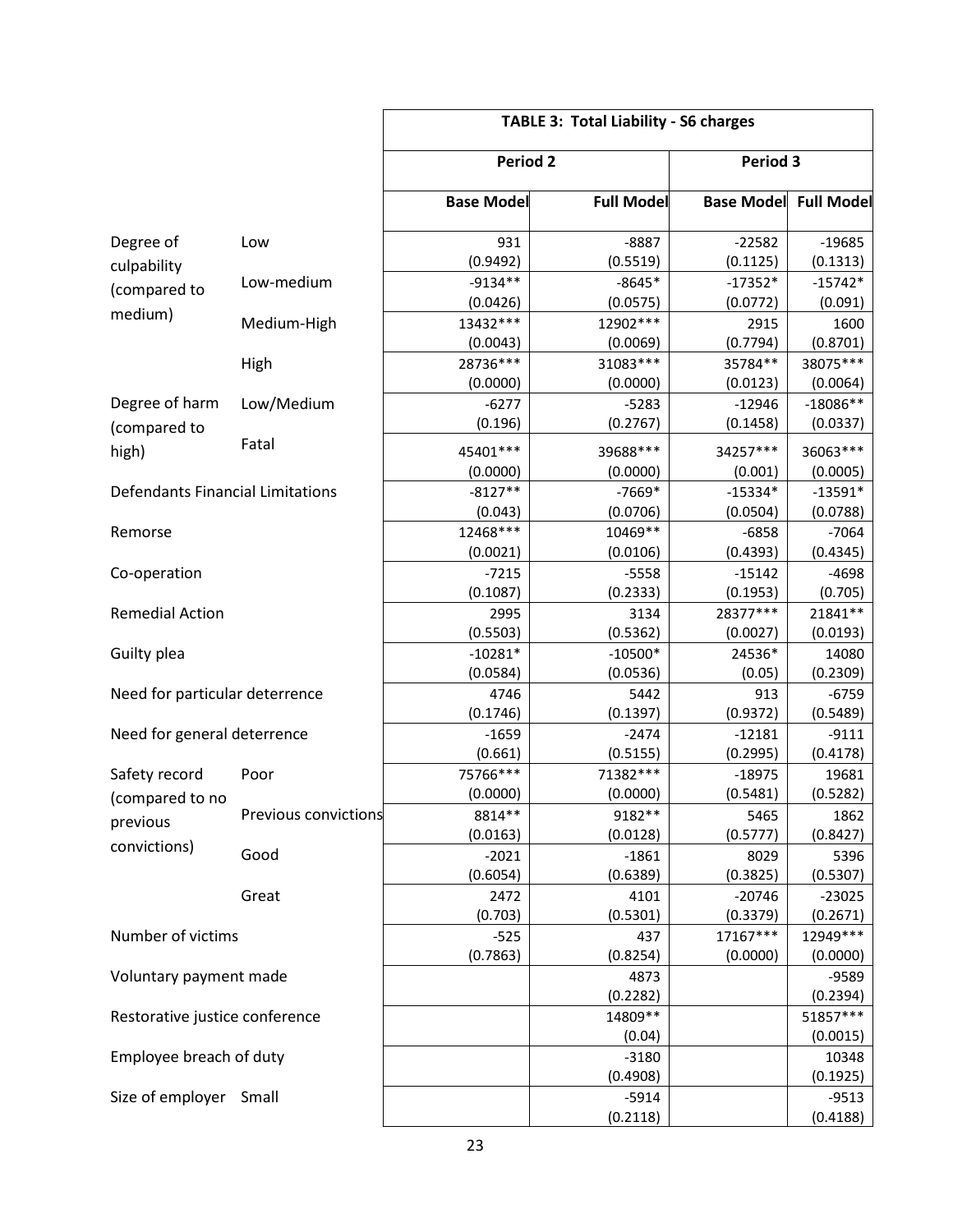| (compared to<br>Medium       |           |          |             |             |
|------------------------------|-----------|----------|-------------|-------------|
| large)                       |           | $-2100$  |             | $-23037*$   |
|                              |           | (0.8284) |             | (0.0713)    |
| <b>Consumer Price Index</b>  | $-76$     | $-93$    | $-823**$    | $-781**$    |
|                              | (0.6312)  | (0.5688) | (0.0373)    | (0.0334)    |
| <b>Reparation Insurance</b>  |           | $-19208$ |             | 38925**     |
|                              |           | (0.125)  |             | (0.0262)    |
| ACC Top up                   |           |          | 11830       | 8088        |
|                              |           |          | (0.3142)    | (0.4689)    |
| Post StreetSmart             | 23790 *** | 21421**  |             |             |
|                              | (0.0039)  | (0.0145) |             |             |
| Guilty plea discount         |           |          | $-57352***$ | $-37653***$ |
|                              |           |          | (0.0001)    | (0.0077)    |
| Number of related defendants |           | $-6420$  |             | $-2262$     |
|                              |           | (0.4635) |             | (0.7949)    |
| Constant                     | 73182     | 108841   | 910864**    | 864052**    |
|                              | (0.6202)  | (0.4705) | (0.0307)    | (0.0279)    |
| R-squared                    |           |          |             |             |
|                              | 0.63      | 0.65     | 0.66        | 0.75        |

|                                         |             |                   | TABLE 5: Fine not awarded to victims - Case charges |                   |                   |
|-----------------------------------------|-------------|-------------------|-----------------------------------------------------|-------------------|-------------------|
|                                         |             | Period 2          |                                                     |                   | Period 3          |
|                                         |             | <b>Base Model</b> | <b>Full Model</b>                                   | <b>Base Model</b> | <b>Full Model</b> |
| Degree of culpability Low               |             | $-3359$           | $-3104$                                             | $-16537***$       | $-14357**$        |
| (compared to                            |             | (0.5285)          | (0.5458)                                            | (0.0047)          | (0.0144)          |
| medium)                                 | Low-medium  | $-4922*$          | $-4217$                                             | $-5269$           | $-3270$           |
|                                         |             | (0.0752)          | (0.1172)                                            | (0.1898)          | (0.4173)          |
|                                         | Medium-High | 177               | $-406$                                              | 11849 ***         | 12992 ***         |
|                                         |             | (0.9519)          | (0.8881)                                            | (0.0064)          | (0.0031)          |
|                                         | High        | 20810 ***         | 21881***                                            | 21239 ***         | 22782 ***         |
|                                         |             | (0.0000)          | (0.0000)                                            | (0.0002)          | (0.0001)          |
| Degree of harm                          | Low/Medium  | $-2715$           | $-2651$                                             | $-3452$           | $-4393$           |
| (compared to high)                      |             | (0.3655)          | (0.3605)                                            | (0.348)           | (0.2376)          |
|                                         | Fatal       | 11739 ***         | 6617**                                              | 2974              | 1735              |
|                                         |             | (0.0000)          | (0.0153)                                            | (0.451)           | (0.6733)          |
| <b>Defendants Financial Limitations</b> |             | -9899 ***         | $-8615***$                                          | $-12788***$       | $-11240***$       |
|                                         |             | (0.0000)          | (0.0002)                                            | (0.0001)          | (0.0005)          |
| Remorse                                 |             | 1907              | 1333                                                | $-5907*$          | $-5819$           |
|                                         |             | (0.4563)          | (0.5928)                                            | (0.0955)          | (0.1165)          |
| Co-operation                            |             | $-6799**$         | $-6108**$                                           | 1674              | 4353              |
|                                         |             | (0.0207)          | (0.0333)                                            | (0.6891)          | (0.3394)          |
| <b>Remedial Action</b>                  |             | 3314              | 2824                                                | 7842 **           | 6162*             |
|                                         |             | (0.2084)          | (0.268)                                             | (0.0199)          | (0.0852)          |
| Guilty plea                             |             | $-15472***$       | $-16773***$                                         | $-2830$           | $-3588$           |
|                                         |             | (0.0000)          | (0.0000)                                            | (0.5762)          | (0.4909)          |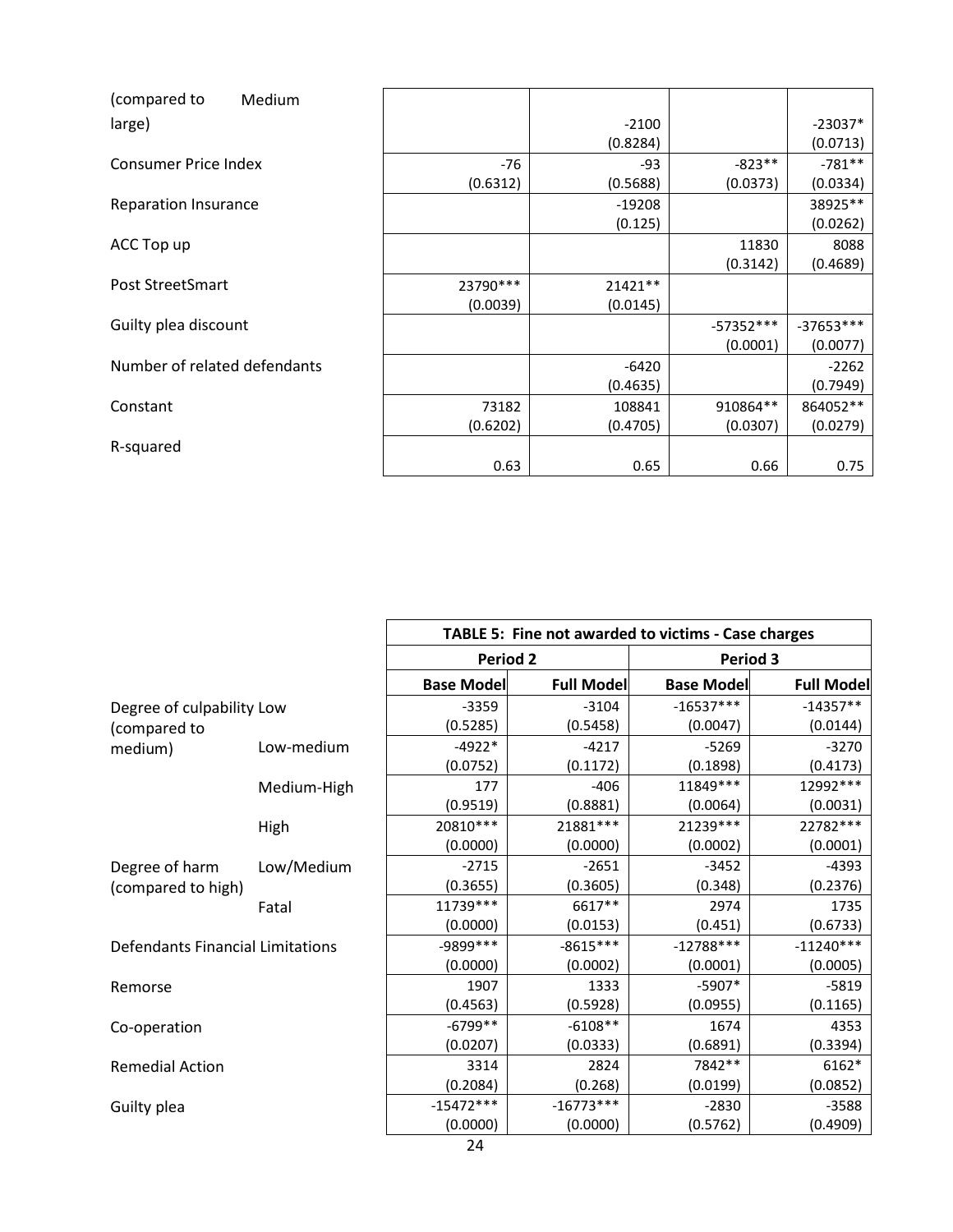| 2581<br>2742<br>$-2484$<br>Need for particular deterrence<br>$-1450$<br>(0.2298)<br>(0.7817)<br>(0.2544)<br>(0.615)<br>$-1962$<br>1231<br>571<br>$-3708$<br>Need for general deterrence<br>(0.5993)<br>(0.8029)<br>(0.6851)<br>(0.4684)<br>33194***<br>28797***<br>31701**<br>33550**<br>Safety record<br>Poor<br>(0.0003)<br>(0.0011)<br>(0.0134)<br>(0.0136)<br>(compared to no<br>Previous<br>previous<br>4380*<br>4325<br>4657<br>4544<br>convictions<br>convictions)<br>(0.101)<br>(0.0893)<br>(0.2502)<br>(0.2853)<br>$-948$<br>$-2137$<br>672<br>$-322$<br>Good<br>(0.9343)<br>(0.6937)<br>(0.3597)<br>(0.8612)<br>$-4064$<br>$-4943$<br>$-12766$<br>$-13626$<br>Great<br>(0.1009)<br>(0.2657)<br>(0.162)<br>(0.123)<br>3359 ***<br>3976 ***<br>$-1815$<br>$-1459$<br><b>Number of Victims</b><br>(0.0044)<br>(0.0006)<br>(0.1148)<br>(0.2344)<br>7281*<br>7849*<br>1572<br>1238<br>Number of charges<br>(0.2251)<br>(0.3302)<br>(0.0686)<br>(0.0504)<br>$11691***$<br>4289<br>Voluntary payment made<br>(0.0000)<br>(0.2262)<br>4353<br>5961<br>Restorative justice conference<br>(0.3689)<br>(0.2021)<br>881<br>$-3831$<br>Employee breach of duty<br>(0.7365)<br>(0.2595)<br>$-3684$<br>Size of employer<br>$-4437$<br>Small<br>(0.1563)<br>(0.346)<br>(compared to large)<br>$-3571$<br>$-3357$<br>Medium<br>(0.5232)<br>(0.5504)<br>3<br>$-17$<br>$-216$<br>$-214$<br><b>Consumer Price Index</b><br>(0.9718)<br>(0.8594)<br>(0.1953)<br>(0.2049)<br>6472<br>5822<br>ACC Top up<br>(0.2064)<br>(0.2646)<br>$-554$<br>$-4030$<br>Post StreetSmart<br>(0.9172)<br>(0.4532)<br>5610<br>6405<br>Guilty plea discount<br>(0.3113)<br>(0.267)<br>Number of related defendants<br>$-377$<br>$-3058$<br>(0.9272)<br>(0.189)<br>8418<br>263007<br>254080<br>27601<br>Constant<br>(0.9266)<br>(0.7593)<br>(0.1428)<br>(0.1626)<br>R-squared<br>0.5<br>0.55<br>0.5<br>0.53 |  |  |  |
|-----------------------------------------------------------------------------------------------------------------------------------------------------------------------------------------------------------------------------------------------------------------------------------------------------------------------------------------------------------------------------------------------------------------------------------------------------------------------------------------------------------------------------------------------------------------------------------------------------------------------------------------------------------------------------------------------------------------------------------------------------------------------------------------------------------------------------------------------------------------------------------------------------------------------------------------------------------------------------------------------------------------------------------------------------------------------------------------------------------------------------------------------------------------------------------------------------------------------------------------------------------------------------------------------------------------------------------------------------------------------------------------------------------------------------------------------------------------------------------------------------------------------------------------------------------------------------------------------------------------------------------------------------------------------------------------------------------------------------------------------------------------------------------------------------------------------------------------------------------------------------|--|--|--|
|                                                                                                                                                                                                                                                                                                                                                                                                                                                                                                                                                                                                                                                                                                                                                                                                                                                                                                                                                                                                                                                                                                                                                                                                                                                                                                                                                                                                                                                                                                                                                                                                                                                                                                                                                                                                                                                                             |  |  |  |
|                                                                                                                                                                                                                                                                                                                                                                                                                                                                                                                                                                                                                                                                                                                                                                                                                                                                                                                                                                                                                                                                                                                                                                                                                                                                                                                                                                                                                                                                                                                                                                                                                                                                                                                                                                                                                                                                             |  |  |  |
|                                                                                                                                                                                                                                                                                                                                                                                                                                                                                                                                                                                                                                                                                                                                                                                                                                                                                                                                                                                                                                                                                                                                                                                                                                                                                                                                                                                                                                                                                                                                                                                                                                                                                                                                                                                                                                                                             |  |  |  |
|                                                                                                                                                                                                                                                                                                                                                                                                                                                                                                                                                                                                                                                                                                                                                                                                                                                                                                                                                                                                                                                                                                                                                                                                                                                                                                                                                                                                                                                                                                                                                                                                                                                                                                                                                                                                                                                                             |  |  |  |
|                                                                                                                                                                                                                                                                                                                                                                                                                                                                                                                                                                                                                                                                                                                                                                                                                                                                                                                                                                                                                                                                                                                                                                                                                                                                                                                                                                                                                                                                                                                                                                                                                                                                                                                                                                                                                                                                             |  |  |  |
|                                                                                                                                                                                                                                                                                                                                                                                                                                                                                                                                                                                                                                                                                                                                                                                                                                                                                                                                                                                                                                                                                                                                                                                                                                                                                                                                                                                                                                                                                                                                                                                                                                                                                                                                                                                                                                                                             |  |  |  |
|                                                                                                                                                                                                                                                                                                                                                                                                                                                                                                                                                                                                                                                                                                                                                                                                                                                                                                                                                                                                                                                                                                                                                                                                                                                                                                                                                                                                                                                                                                                                                                                                                                                                                                                                                                                                                                                                             |  |  |  |
|                                                                                                                                                                                                                                                                                                                                                                                                                                                                                                                                                                                                                                                                                                                                                                                                                                                                                                                                                                                                                                                                                                                                                                                                                                                                                                                                                                                                                                                                                                                                                                                                                                                                                                                                                                                                                                                                             |  |  |  |
|                                                                                                                                                                                                                                                                                                                                                                                                                                                                                                                                                                                                                                                                                                                                                                                                                                                                                                                                                                                                                                                                                                                                                                                                                                                                                                                                                                                                                                                                                                                                                                                                                                                                                                                                                                                                                                                                             |  |  |  |
|                                                                                                                                                                                                                                                                                                                                                                                                                                                                                                                                                                                                                                                                                                                                                                                                                                                                                                                                                                                                                                                                                                                                                                                                                                                                                                                                                                                                                                                                                                                                                                                                                                                                                                                                                                                                                                                                             |  |  |  |
|                                                                                                                                                                                                                                                                                                                                                                                                                                                                                                                                                                                                                                                                                                                                                                                                                                                                                                                                                                                                                                                                                                                                                                                                                                                                                                                                                                                                                                                                                                                                                                                                                                                                                                                                                                                                                                                                             |  |  |  |
|                                                                                                                                                                                                                                                                                                                                                                                                                                                                                                                                                                                                                                                                                                                                                                                                                                                                                                                                                                                                                                                                                                                                                                                                                                                                                                                                                                                                                                                                                                                                                                                                                                                                                                                                                                                                                                                                             |  |  |  |
|                                                                                                                                                                                                                                                                                                                                                                                                                                                                                                                                                                                                                                                                                                                                                                                                                                                                                                                                                                                                                                                                                                                                                                                                                                                                                                                                                                                                                                                                                                                                                                                                                                                                                                                                                                                                                                                                             |  |  |  |
|                                                                                                                                                                                                                                                                                                                                                                                                                                                                                                                                                                                                                                                                                                                                                                                                                                                                                                                                                                                                                                                                                                                                                                                                                                                                                                                                                                                                                                                                                                                                                                                                                                                                                                                                                                                                                                                                             |  |  |  |
|                                                                                                                                                                                                                                                                                                                                                                                                                                                                                                                                                                                                                                                                                                                                                                                                                                                                                                                                                                                                                                                                                                                                                                                                                                                                                                                                                                                                                                                                                                                                                                                                                                                                                                                                                                                                                                                                             |  |  |  |
|                                                                                                                                                                                                                                                                                                                                                                                                                                                                                                                                                                                                                                                                                                                                                                                                                                                                                                                                                                                                                                                                                                                                                                                                                                                                                                                                                                                                                                                                                                                                                                                                                                                                                                                                                                                                                                                                             |  |  |  |
|                                                                                                                                                                                                                                                                                                                                                                                                                                                                                                                                                                                                                                                                                                                                                                                                                                                                                                                                                                                                                                                                                                                                                                                                                                                                                                                                                                                                                                                                                                                                                                                                                                                                                                                                                                                                                                                                             |  |  |  |
|                                                                                                                                                                                                                                                                                                                                                                                                                                                                                                                                                                                                                                                                                                                                                                                                                                                                                                                                                                                                                                                                                                                                                                                                                                                                                                                                                                                                                                                                                                                                                                                                                                                                                                                                                                                                                                                                             |  |  |  |
|                                                                                                                                                                                                                                                                                                                                                                                                                                                                                                                                                                                                                                                                                                                                                                                                                                                                                                                                                                                                                                                                                                                                                                                                                                                                                                                                                                                                                                                                                                                                                                                                                                                                                                                                                                                                                                                                             |  |  |  |
|                                                                                                                                                                                                                                                                                                                                                                                                                                                                                                                                                                                                                                                                                                                                                                                                                                                                                                                                                                                                                                                                                                                                                                                                                                                                                                                                                                                                                                                                                                                                                                                                                                                                                                                                                                                                                                                                             |  |  |  |
|                                                                                                                                                                                                                                                                                                                                                                                                                                                                                                                                                                                                                                                                                                                                                                                                                                                                                                                                                                                                                                                                                                                                                                                                                                                                                                                                                                                                                                                                                                                                                                                                                                                                                                                                                                                                                                                                             |  |  |  |
|                                                                                                                                                                                                                                                                                                                                                                                                                                                                                                                                                                                                                                                                                                                                                                                                                                                                                                                                                                                                                                                                                                                                                                                                                                                                                                                                                                                                                                                                                                                                                                                                                                                                                                                                                                                                                                                                             |  |  |  |
|                                                                                                                                                                                                                                                                                                                                                                                                                                                                                                                                                                                                                                                                                                                                                                                                                                                                                                                                                                                                                                                                                                                                                                                                                                                                                                                                                                                                                                                                                                                                                                                                                                                                                                                                                                                                                                                                             |  |  |  |
|                                                                                                                                                                                                                                                                                                                                                                                                                                                                                                                                                                                                                                                                                                                                                                                                                                                                                                                                                                                                                                                                                                                                                                                                                                                                                                                                                                                                                                                                                                                                                                                                                                                                                                                                                                                                                                                                             |  |  |  |
|                                                                                                                                                                                                                                                                                                                                                                                                                                                                                                                                                                                                                                                                                                                                                                                                                                                                                                                                                                                                                                                                                                                                                                                                                                                                                                                                                                                                                                                                                                                                                                                                                                                                                                                                                                                                                                                                             |  |  |  |
|                                                                                                                                                                                                                                                                                                                                                                                                                                                                                                                                                                                                                                                                                                                                                                                                                                                                                                                                                                                                                                                                                                                                                                                                                                                                                                                                                                                                                                                                                                                                                                                                                                                                                                                                                                                                                                                                             |  |  |  |
|                                                                                                                                                                                                                                                                                                                                                                                                                                                                                                                                                                                                                                                                                                                                                                                                                                                                                                                                                                                                                                                                                                                                                                                                                                                                                                                                                                                                                                                                                                                                                                                                                                                                                                                                                                                                                                                                             |  |  |  |
|                                                                                                                                                                                                                                                                                                                                                                                                                                                                                                                                                                                                                                                                                                                                                                                                                                                                                                                                                                                                                                                                                                                                                                                                                                                                                                                                                                                                                                                                                                                                                                                                                                                                                                                                                                                                                                                                             |  |  |  |
|                                                                                                                                                                                                                                                                                                                                                                                                                                                                                                                                                                                                                                                                                                                                                                                                                                                                                                                                                                                                                                                                                                                                                                                                                                                                                                                                                                                                                                                                                                                                                                                                                                                                                                                                                                                                                                                                             |  |  |  |
|                                                                                                                                                                                                                                                                                                                                                                                                                                                                                                                                                                                                                                                                                                                                                                                                                                                                                                                                                                                                                                                                                                                                                                                                                                                                                                                                                                                                                                                                                                                                                                                                                                                                                                                                                                                                                                                                             |  |  |  |
|                                                                                                                                                                                                                                                                                                                                                                                                                                                                                                                                                                                                                                                                                                                                                                                                                                                                                                                                                                                                                                                                                                                                                                                                                                                                                                                                                                                                                                                                                                                                                                                                                                                                                                                                                                                                                                                                             |  |  |  |
|                                                                                                                                                                                                                                                                                                                                                                                                                                                                                                                                                                                                                                                                                                                                                                                                                                                                                                                                                                                                                                                                                                                                                                                                                                                                                                                                                                                                                                                                                                                                                                                                                                                                                                                                                                                                                                                                             |  |  |  |
|                                                                                                                                                                                                                                                                                                                                                                                                                                                                                                                                                                                                                                                                                                                                                                                                                                                                                                                                                                                                                                                                                                                                                                                                                                                                                                                                                                                                                                                                                                                                                                                                                                                                                                                                                                                                                                                                             |  |  |  |
|                                                                                                                                                                                                                                                                                                                                                                                                                                                                                                                                                                                                                                                                                                                                                                                                                                                                                                                                                                                                                                                                                                                                                                                                                                                                                                                                                                                                                                                                                                                                                                                                                                                                                                                                                                                                                                                                             |  |  |  |
|                                                                                                                                                                                                                                                                                                                                                                                                                                                                                                                                                                                                                                                                                                                                                                                                                                                                                                                                                                                                                                                                                                                                                                                                                                                                                                                                                                                                                                                                                                                                                                                                                                                                                                                                                                                                                                                                             |  |  |  |
|                                                                                                                                                                                                                                                                                                                                                                                                                                                                                                                                                                                                                                                                                                                                                                                                                                                                                                                                                                                                                                                                                                                                                                                                                                                                                                                                                                                                                                                                                                                                                                                                                                                                                                                                                                                                                                                                             |  |  |  |
|                                                                                                                                                                                                                                                                                                                                                                                                                                                                                                                                                                                                                                                                                                                                                                                                                                                                                                                                                                                                                                                                                                                                                                                                                                                                                                                                                                                                                                                                                                                                                                                                                                                                                                                                                                                                                                                                             |  |  |  |
|                                                                                                                                                                                                                                                                                                                                                                                                                                                                                                                                                                                                                                                                                                                                                                                                                                                                                                                                                                                                                                                                                                                                                                                                                                                                                                                                                                                                                                                                                                                                                                                                                                                                                                                                                                                                                                                                             |  |  |  |
|                                                                                                                                                                                                                                                                                                                                                                                                                                                                                                                                                                                                                                                                                                                                                                                                                                                                                                                                                                                                                                                                                                                                                                                                                                                                                                                                                                                                                                                                                                                                                                                                                                                                                                                                                                                                                                                                             |  |  |  |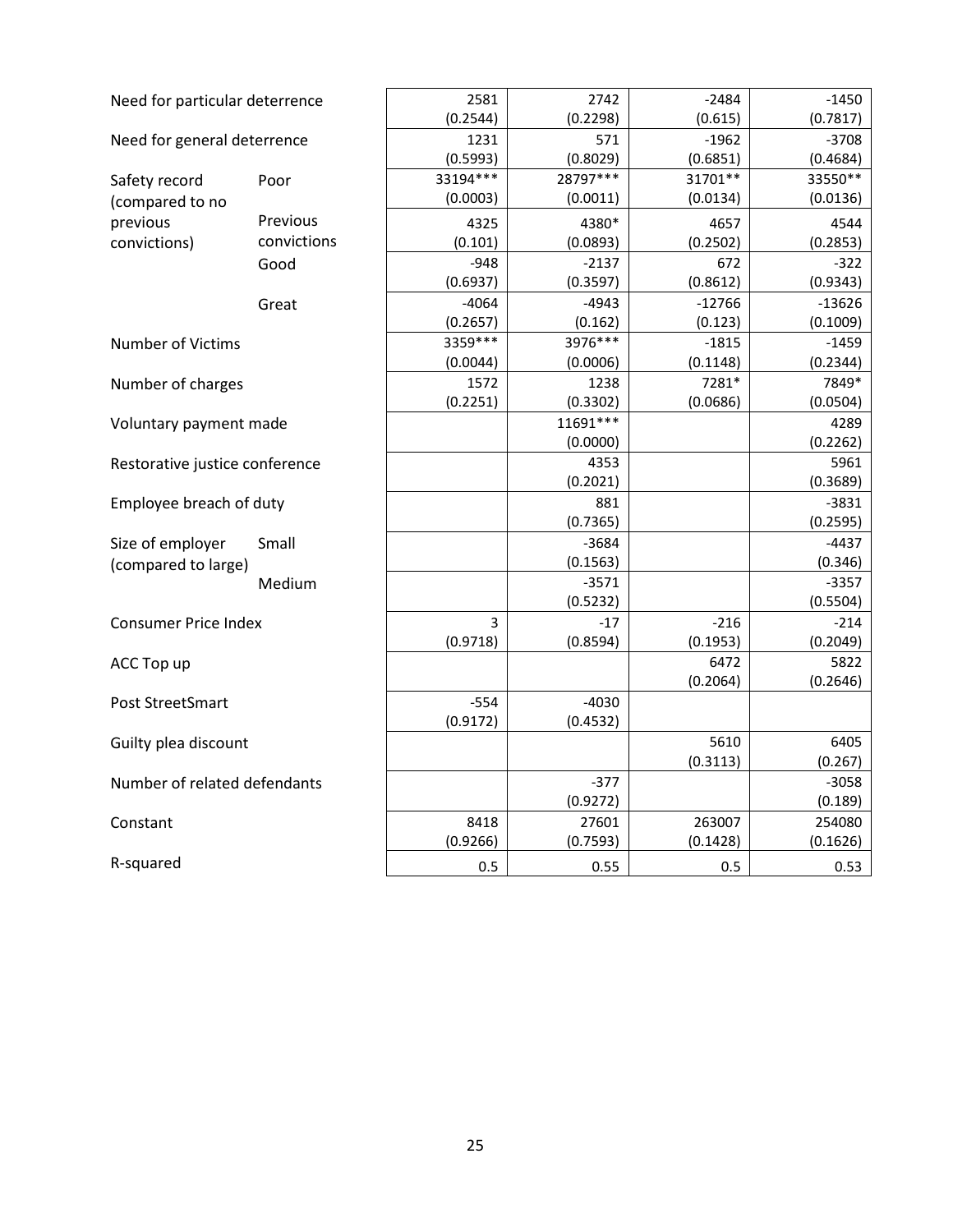| <b>Period 2</b><br>Period 3<br><b>Base Model</b><br><b>Full Model</b><br><b>Base Model</b><br><b>Full Model</b><br>$-8897$<br>$-7767$<br>$-1618$<br>2434<br>Degree of culpability Low<br>(0.1495)<br>(0.2094)<br>(0.7973)<br>(0.8723)<br>(compared to<br>1466<br>368<br>$-3771$<br>$-2676$<br>Low-medium<br>medium)<br>(0.646)<br>(0.9092)<br>(0.5895)<br>(0.6838)<br>15387***<br>13938 ***<br>$-2360$<br>$-3196$<br>Medium-High<br>(0.0000)<br>(0.0001)<br>(0.7527)<br>(0.6505)<br>29626 ***<br>30707***<br>$-1268$<br>$-2262$<br>High<br>(0.7778)<br>(0.627)<br>(0.0022)<br>(0.0022)<br>$-14759**$<br>$-13137**$<br>$-4475$<br>$-3890$<br>Degree of harm<br>Low/Medium<br>(0.1977)<br>(0.2648)<br>(0.0416)<br>(0.0159)<br>(compared to high)<br>21007***<br>21619 ***<br>27475 ***<br>30416***<br>Fatal<br>(0.0016)<br>(0.0000)<br>(0.0000)<br>(0.0026)<br>$-6023$<br><b>Defendants Financial Limitations</b><br>$-2475$<br>$-2154$<br>$-5545$<br>(0.3443)<br>(0.4255)<br>(0.3044)<br>(0.2411)<br>5048*<br>5071*<br>428<br>928<br>Remorse<br>(0.9445)<br>(0.8775)<br>(0.0889)<br>(0.0915)<br>$-15739**$<br>$-2930$<br>$-2021$<br>$-9304$<br>Co-operation<br>(0.3871)<br>(0.5565)<br>(0.2112)<br>(0.0322)<br>20620 ***<br>13984**<br>2170<br>2236<br><b>Remedial Action</b><br>(0.4655)<br>(0.4759)<br>(0.0005)<br>(0.0172)<br>21095**<br>$-1241$<br>$-930$<br>12082<br>Guilty plea<br>(0.8193)<br>(0.758)<br>(0.0179)<br>(0.1562)<br>2996<br>4441<br>9386<br>$-155$<br>Need for particular deterrence<br>(0.2529)<br>(0.1062)<br>(0.9855)<br>(0.2765)<br>$-234$<br>$-540$<br>$-13533$<br>$-6692$<br>Need for general deterrence<br>(0.9313)<br>(0.1101)<br>(0.4226)<br>(0.8443)<br>12596<br>$-10181$<br>12036<br>$-20962$<br>Safety record<br>Poor<br>(0.2461)<br>(0.2318)<br>(0.344)<br>(0.6429)<br>(compared to no<br>Previous<br>previous<br>$-3064$<br>$-3512$<br>760<br>$-7166$<br>convictions<br>convictions)<br>(0.3146)<br>(0.2565)<br>(0.9141)<br>(0.3016)<br>$-2202$<br>$-1902$<br>5558<br>516<br>Good<br>(0.4293)<br>(0.4978)<br>(0.9354)<br>(0.4076)<br>$-5614$<br>$-4545$<br>$-2701$<br>$-6854$<br>Great<br>(0.1841)<br>(0.2847)<br>(0.851)<br>(0.6115)<br>18739 ***<br>16615***<br>$-407$<br>$-342$<br><b>Number of Victims</b><br>(0.764)<br>(0.805)<br>(0.0000)<br>(0.0000)<br>8780<br>9350<br>595<br>434<br>Number of charges<br>(0.6914)<br>(0.7765)<br>(0.2066)<br>(0.1519)<br>$-5461*$<br>$-9864*$<br>Voluntary payment made<br>(0.0714)<br>(0.0888)<br>34550***<br>$-828$<br>Restorative justice conference<br>(0.8398)<br>(0.0017)<br>$-3349$<br>1788<br>Employee breach of duty<br>(0.2882)<br>(0.7466)<br>$-5791*$<br>$-11888$<br>Size of employer<br>Small<br>(0.0643)<br>(0.1228) |  | <b>TABLE 6: Award to victims - Case charges</b> |  |  |  |  |
|---------------------------------------------------------------------------------------------------------------------------------------------------------------------------------------------------------------------------------------------------------------------------------------------------------------------------------------------------------------------------------------------------------------------------------------------------------------------------------------------------------------------------------------------------------------------------------------------------------------------------------------------------------------------------------------------------------------------------------------------------------------------------------------------------------------------------------------------------------------------------------------------------------------------------------------------------------------------------------------------------------------------------------------------------------------------------------------------------------------------------------------------------------------------------------------------------------------------------------------------------------------------------------------------------------------------------------------------------------------------------------------------------------------------------------------------------------------------------------------------------------------------------------------------------------------------------------------------------------------------------------------------------------------------------------------------------------------------------------------------------------------------------------------------------------------------------------------------------------------------------------------------------------------------------------------------------------------------------------------------------------------------------------------------------------------------------------------------------------------------------------------------------------------------------------------------------------------------------------------------------------------------------------------------------------------------------------------------------------------------------------------------------------------------------------------------------------------------------------------------------------------------------------------------------------------------------------------------------------------------------------------------------------------------------------------------------------------|--|-------------------------------------------------|--|--|--|--|
|                                                                                                                                                                                                                                                                                                                                                                                                                                                                                                                                                                                                                                                                                                                                                                                                                                                                                                                                                                                                                                                                                                                                                                                                                                                                                                                                                                                                                                                                                                                                                                                                                                                                                                                                                                                                                                                                                                                                                                                                                                                                                                                                                                                                                                                                                                                                                                                                                                                                                                                                                                                                                                                                                                               |  |                                                 |  |  |  |  |
|                                                                                                                                                                                                                                                                                                                                                                                                                                                                                                                                                                                                                                                                                                                                                                                                                                                                                                                                                                                                                                                                                                                                                                                                                                                                                                                                                                                                                                                                                                                                                                                                                                                                                                                                                                                                                                                                                                                                                                                                                                                                                                                                                                                                                                                                                                                                                                                                                                                                                                                                                                                                                                                                                                               |  |                                                 |  |  |  |  |
|                                                                                                                                                                                                                                                                                                                                                                                                                                                                                                                                                                                                                                                                                                                                                                                                                                                                                                                                                                                                                                                                                                                                                                                                                                                                                                                                                                                                                                                                                                                                                                                                                                                                                                                                                                                                                                                                                                                                                                                                                                                                                                                                                                                                                                                                                                                                                                                                                                                                                                                                                                                                                                                                                                               |  |                                                 |  |  |  |  |
|                                                                                                                                                                                                                                                                                                                                                                                                                                                                                                                                                                                                                                                                                                                                                                                                                                                                                                                                                                                                                                                                                                                                                                                                                                                                                                                                                                                                                                                                                                                                                                                                                                                                                                                                                                                                                                                                                                                                                                                                                                                                                                                                                                                                                                                                                                                                                                                                                                                                                                                                                                                                                                                                                                               |  |                                                 |  |  |  |  |
|                                                                                                                                                                                                                                                                                                                                                                                                                                                                                                                                                                                                                                                                                                                                                                                                                                                                                                                                                                                                                                                                                                                                                                                                                                                                                                                                                                                                                                                                                                                                                                                                                                                                                                                                                                                                                                                                                                                                                                                                                                                                                                                                                                                                                                                                                                                                                                                                                                                                                                                                                                                                                                                                                                               |  |                                                 |  |  |  |  |
|                                                                                                                                                                                                                                                                                                                                                                                                                                                                                                                                                                                                                                                                                                                                                                                                                                                                                                                                                                                                                                                                                                                                                                                                                                                                                                                                                                                                                                                                                                                                                                                                                                                                                                                                                                                                                                                                                                                                                                                                                                                                                                                                                                                                                                                                                                                                                                                                                                                                                                                                                                                                                                                                                                               |  |                                                 |  |  |  |  |
|                                                                                                                                                                                                                                                                                                                                                                                                                                                                                                                                                                                                                                                                                                                                                                                                                                                                                                                                                                                                                                                                                                                                                                                                                                                                                                                                                                                                                                                                                                                                                                                                                                                                                                                                                                                                                                                                                                                                                                                                                                                                                                                                                                                                                                                                                                                                                                                                                                                                                                                                                                                                                                                                                                               |  |                                                 |  |  |  |  |
|                                                                                                                                                                                                                                                                                                                                                                                                                                                                                                                                                                                                                                                                                                                                                                                                                                                                                                                                                                                                                                                                                                                                                                                                                                                                                                                                                                                                                                                                                                                                                                                                                                                                                                                                                                                                                                                                                                                                                                                                                                                                                                                                                                                                                                                                                                                                                                                                                                                                                                                                                                                                                                                                                                               |  |                                                 |  |  |  |  |
|                                                                                                                                                                                                                                                                                                                                                                                                                                                                                                                                                                                                                                                                                                                                                                                                                                                                                                                                                                                                                                                                                                                                                                                                                                                                                                                                                                                                                                                                                                                                                                                                                                                                                                                                                                                                                                                                                                                                                                                                                                                                                                                                                                                                                                                                                                                                                                                                                                                                                                                                                                                                                                                                                                               |  |                                                 |  |  |  |  |
|                                                                                                                                                                                                                                                                                                                                                                                                                                                                                                                                                                                                                                                                                                                                                                                                                                                                                                                                                                                                                                                                                                                                                                                                                                                                                                                                                                                                                                                                                                                                                                                                                                                                                                                                                                                                                                                                                                                                                                                                                                                                                                                                                                                                                                                                                                                                                                                                                                                                                                                                                                                                                                                                                                               |  |                                                 |  |  |  |  |
|                                                                                                                                                                                                                                                                                                                                                                                                                                                                                                                                                                                                                                                                                                                                                                                                                                                                                                                                                                                                                                                                                                                                                                                                                                                                                                                                                                                                                                                                                                                                                                                                                                                                                                                                                                                                                                                                                                                                                                                                                                                                                                                                                                                                                                                                                                                                                                                                                                                                                                                                                                                                                                                                                                               |  |                                                 |  |  |  |  |
|                                                                                                                                                                                                                                                                                                                                                                                                                                                                                                                                                                                                                                                                                                                                                                                                                                                                                                                                                                                                                                                                                                                                                                                                                                                                                                                                                                                                                                                                                                                                                                                                                                                                                                                                                                                                                                                                                                                                                                                                                                                                                                                                                                                                                                                                                                                                                                                                                                                                                                                                                                                                                                                                                                               |  |                                                 |  |  |  |  |
|                                                                                                                                                                                                                                                                                                                                                                                                                                                                                                                                                                                                                                                                                                                                                                                                                                                                                                                                                                                                                                                                                                                                                                                                                                                                                                                                                                                                                                                                                                                                                                                                                                                                                                                                                                                                                                                                                                                                                                                                                                                                                                                                                                                                                                                                                                                                                                                                                                                                                                                                                                                                                                                                                                               |  |                                                 |  |  |  |  |
|                                                                                                                                                                                                                                                                                                                                                                                                                                                                                                                                                                                                                                                                                                                                                                                                                                                                                                                                                                                                                                                                                                                                                                                                                                                                                                                                                                                                                                                                                                                                                                                                                                                                                                                                                                                                                                                                                                                                                                                                                                                                                                                                                                                                                                                                                                                                                                                                                                                                                                                                                                                                                                                                                                               |  |                                                 |  |  |  |  |
|                                                                                                                                                                                                                                                                                                                                                                                                                                                                                                                                                                                                                                                                                                                                                                                                                                                                                                                                                                                                                                                                                                                                                                                                                                                                                                                                                                                                                                                                                                                                                                                                                                                                                                                                                                                                                                                                                                                                                                                                                                                                                                                                                                                                                                                                                                                                                                                                                                                                                                                                                                                                                                                                                                               |  |                                                 |  |  |  |  |
|                                                                                                                                                                                                                                                                                                                                                                                                                                                                                                                                                                                                                                                                                                                                                                                                                                                                                                                                                                                                                                                                                                                                                                                                                                                                                                                                                                                                                                                                                                                                                                                                                                                                                                                                                                                                                                                                                                                                                                                                                                                                                                                                                                                                                                                                                                                                                                                                                                                                                                                                                                                                                                                                                                               |  |                                                 |  |  |  |  |
|                                                                                                                                                                                                                                                                                                                                                                                                                                                                                                                                                                                                                                                                                                                                                                                                                                                                                                                                                                                                                                                                                                                                                                                                                                                                                                                                                                                                                                                                                                                                                                                                                                                                                                                                                                                                                                                                                                                                                                                                                                                                                                                                                                                                                                                                                                                                                                                                                                                                                                                                                                                                                                                                                                               |  |                                                 |  |  |  |  |
|                                                                                                                                                                                                                                                                                                                                                                                                                                                                                                                                                                                                                                                                                                                                                                                                                                                                                                                                                                                                                                                                                                                                                                                                                                                                                                                                                                                                                                                                                                                                                                                                                                                                                                                                                                                                                                                                                                                                                                                                                                                                                                                                                                                                                                                                                                                                                                                                                                                                                                                                                                                                                                                                                                               |  |                                                 |  |  |  |  |
|                                                                                                                                                                                                                                                                                                                                                                                                                                                                                                                                                                                                                                                                                                                                                                                                                                                                                                                                                                                                                                                                                                                                                                                                                                                                                                                                                                                                                                                                                                                                                                                                                                                                                                                                                                                                                                                                                                                                                                                                                                                                                                                                                                                                                                                                                                                                                                                                                                                                                                                                                                                                                                                                                                               |  |                                                 |  |  |  |  |
|                                                                                                                                                                                                                                                                                                                                                                                                                                                                                                                                                                                                                                                                                                                                                                                                                                                                                                                                                                                                                                                                                                                                                                                                                                                                                                                                                                                                                                                                                                                                                                                                                                                                                                                                                                                                                                                                                                                                                                                                                                                                                                                                                                                                                                                                                                                                                                                                                                                                                                                                                                                                                                                                                                               |  |                                                 |  |  |  |  |
|                                                                                                                                                                                                                                                                                                                                                                                                                                                                                                                                                                                                                                                                                                                                                                                                                                                                                                                                                                                                                                                                                                                                                                                                                                                                                                                                                                                                                                                                                                                                                                                                                                                                                                                                                                                                                                                                                                                                                                                                                                                                                                                                                                                                                                                                                                                                                                                                                                                                                                                                                                                                                                                                                                               |  |                                                 |  |  |  |  |
|                                                                                                                                                                                                                                                                                                                                                                                                                                                                                                                                                                                                                                                                                                                                                                                                                                                                                                                                                                                                                                                                                                                                                                                                                                                                                                                                                                                                                                                                                                                                                                                                                                                                                                                                                                                                                                                                                                                                                                                                                                                                                                                                                                                                                                                                                                                                                                                                                                                                                                                                                                                                                                                                                                               |  |                                                 |  |  |  |  |
|                                                                                                                                                                                                                                                                                                                                                                                                                                                                                                                                                                                                                                                                                                                                                                                                                                                                                                                                                                                                                                                                                                                                                                                                                                                                                                                                                                                                                                                                                                                                                                                                                                                                                                                                                                                                                                                                                                                                                                                                                                                                                                                                                                                                                                                                                                                                                                                                                                                                                                                                                                                                                                                                                                               |  |                                                 |  |  |  |  |
|                                                                                                                                                                                                                                                                                                                                                                                                                                                                                                                                                                                                                                                                                                                                                                                                                                                                                                                                                                                                                                                                                                                                                                                                                                                                                                                                                                                                                                                                                                                                                                                                                                                                                                                                                                                                                                                                                                                                                                                                                                                                                                                                                                                                                                                                                                                                                                                                                                                                                                                                                                                                                                                                                                               |  |                                                 |  |  |  |  |
|                                                                                                                                                                                                                                                                                                                                                                                                                                                                                                                                                                                                                                                                                                                                                                                                                                                                                                                                                                                                                                                                                                                                                                                                                                                                                                                                                                                                                                                                                                                                                                                                                                                                                                                                                                                                                                                                                                                                                                                                                                                                                                                                                                                                                                                                                                                                                                                                                                                                                                                                                                                                                                                                                                               |  |                                                 |  |  |  |  |
|                                                                                                                                                                                                                                                                                                                                                                                                                                                                                                                                                                                                                                                                                                                                                                                                                                                                                                                                                                                                                                                                                                                                                                                                                                                                                                                                                                                                                                                                                                                                                                                                                                                                                                                                                                                                                                                                                                                                                                                                                                                                                                                                                                                                                                                                                                                                                                                                                                                                                                                                                                                                                                                                                                               |  |                                                 |  |  |  |  |
|                                                                                                                                                                                                                                                                                                                                                                                                                                                                                                                                                                                                                                                                                                                                                                                                                                                                                                                                                                                                                                                                                                                                                                                                                                                                                                                                                                                                                                                                                                                                                                                                                                                                                                                                                                                                                                                                                                                                                                                                                                                                                                                                                                                                                                                                                                                                                                                                                                                                                                                                                                                                                                                                                                               |  |                                                 |  |  |  |  |
|                                                                                                                                                                                                                                                                                                                                                                                                                                                                                                                                                                                                                                                                                                                                                                                                                                                                                                                                                                                                                                                                                                                                                                                                                                                                                                                                                                                                                                                                                                                                                                                                                                                                                                                                                                                                                                                                                                                                                                                                                                                                                                                                                                                                                                                                                                                                                                                                                                                                                                                                                                                                                                                                                                               |  |                                                 |  |  |  |  |
|                                                                                                                                                                                                                                                                                                                                                                                                                                                                                                                                                                                                                                                                                                                                                                                                                                                                                                                                                                                                                                                                                                                                                                                                                                                                                                                                                                                                                                                                                                                                                                                                                                                                                                                                                                                                                                                                                                                                                                                                                                                                                                                                                                                                                                                                                                                                                                                                                                                                                                                                                                                                                                                                                                               |  |                                                 |  |  |  |  |
|                                                                                                                                                                                                                                                                                                                                                                                                                                                                                                                                                                                                                                                                                                                                                                                                                                                                                                                                                                                                                                                                                                                                                                                                                                                                                                                                                                                                                                                                                                                                                                                                                                                                                                                                                                                                                                                                                                                                                                                                                                                                                                                                                                                                                                                                                                                                                                                                                                                                                                                                                                                                                                                                                                               |  |                                                 |  |  |  |  |
|                                                                                                                                                                                                                                                                                                                                                                                                                                                                                                                                                                                                                                                                                                                                                                                                                                                                                                                                                                                                                                                                                                                                                                                                                                                                                                                                                                                                                                                                                                                                                                                                                                                                                                                                                                                                                                                                                                                                                                                                                                                                                                                                                                                                                                                                                                                                                                                                                                                                                                                                                                                                                                                                                                               |  |                                                 |  |  |  |  |
|                                                                                                                                                                                                                                                                                                                                                                                                                                                                                                                                                                                                                                                                                                                                                                                                                                                                                                                                                                                                                                                                                                                                                                                                                                                                                                                                                                                                                                                                                                                                                                                                                                                                                                                                                                                                                                                                                                                                                                                                                                                                                                                                                                                                                                                                                                                                                                                                                                                                                                                                                                                                                                                                                                               |  |                                                 |  |  |  |  |
|                                                                                                                                                                                                                                                                                                                                                                                                                                                                                                                                                                                                                                                                                                                                                                                                                                                                                                                                                                                                                                                                                                                                                                                                                                                                                                                                                                                                                                                                                                                                                                                                                                                                                                                                                                                                                                                                                                                                                                                                                                                                                                                                                                                                                                                                                                                                                                                                                                                                                                                                                                                                                                                                                                               |  |                                                 |  |  |  |  |
|                                                                                                                                                                                                                                                                                                                                                                                                                                                                                                                                                                                                                                                                                                                                                                                                                                                                                                                                                                                                                                                                                                                                                                                                                                                                                                                                                                                                                                                                                                                                                                                                                                                                                                                                                                                                                                                                                                                                                                                                                                                                                                                                                                                                                                                                                                                                                                                                                                                                                                                                                                                                                                                                                                               |  |                                                 |  |  |  |  |
|                                                                                                                                                                                                                                                                                                                                                                                                                                                                                                                                                                                                                                                                                                                                                                                                                                                                                                                                                                                                                                                                                                                                                                                                                                                                                                                                                                                                                                                                                                                                                                                                                                                                                                                                                                                                                                                                                                                                                                                                                                                                                                                                                                                                                                                                                                                                                                                                                                                                                                                                                                                                                                                                                                               |  |                                                 |  |  |  |  |
|                                                                                                                                                                                                                                                                                                                                                                                                                                                                                                                                                                                                                                                                                                                                                                                                                                                                                                                                                                                                                                                                                                                                                                                                                                                                                                                                                                                                                                                                                                                                                                                                                                                                                                                                                                                                                                                                                                                                                                                                                                                                                                                                                                                                                                                                                                                                                                                                                                                                                                                                                                                                                                                                                                               |  |                                                 |  |  |  |  |
|                                                                                                                                                                                                                                                                                                                                                                                                                                                                                                                                                                                                                                                                                                                                                                                                                                                                                                                                                                                                                                                                                                                                                                                                                                                                                                                                                                                                                                                                                                                                                                                                                                                                                                                                                                                                                                                                                                                                                                                                                                                                                                                                                                                                                                                                                                                                                                                                                                                                                                                                                                                                                                                                                                               |  |                                                 |  |  |  |  |
|                                                                                                                                                                                                                                                                                                                                                                                                                                                                                                                                                                                                                                                                                                                                                                                                                                                                                                                                                                                                                                                                                                                                                                                                                                                                                                                                                                                                                                                                                                                                                                                                                                                                                                                                                                                                                                                                                                                                                                                                                                                                                                                                                                                                                                                                                                                                                                                                                                                                                                                                                                                                                                                                                                               |  |                                                 |  |  |  |  |
|                                                                                                                                                                                                                                                                                                                                                                                                                                                                                                                                                                                                                                                                                                                                                                                                                                                                                                                                                                                                                                                                                                                                                                                                                                                                                                                                                                                                                                                                                                                                                                                                                                                                                                                                                                                                                                                                                                                                                                                                                                                                                                                                                                                                                                                                                                                                                                                                                                                                                                                                                                                                                                                                                                               |  |                                                 |  |  |  |  |
|                                                                                                                                                                                                                                                                                                                                                                                                                                                                                                                                                                                                                                                                                                                                                                                                                                                                                                                                                                                                                                                                                                                                                                                                                                                                                                                                                                                                                                                                                                                                                                                                                                                                                                                                                                                                                                                                                                                                                                                                                                                                                                                                                                                                                                                                                                                                                                                                                                                                                                                                                                                                                                                                                                               |  |                                                 |  |  |  |  |
|                                                                                                                                                                                                                                                                                                                                                                                                                                                                                                                                                                                                                                                                                                                                                                                                                                                                                                                                                                                                                                                                                                                                                                                                                                                                                                                                                                                                                                                                                                                                                                                                                                                                                                                                                                                                                                                                                                                                                                                                                                                                                                                                                                                                                                                                                                                                                                                                                                                                                                                                                                                                                                                                                                               |  |                                                 |  |  |  |  |
|                                                                                                                                                                                                                                                                                                                                                                                                                                                                                                                                                                                                                                                                                                                                                                                                                                                                                                                                                                                                                                                                                                                                                                                                                                                                                                                                                                                                                                                                                                                                                                                                                                                                                                                                                                                                                                                                                                                                                                                                                                                                                                                                                                                                                                                                                                                                                                                                                                                                                                                                                                                                                                                                                                               |  |                                                 |  |  |  |  |
|                                                                                                                                                                                                                                                                                                                                                                                                                                                                                                                                                                                                                                                                                                                                                                                                                                                                                                                                                                                                                                                                                                                                                                                                                                                                                                                                                                                                                                                                                                                                                                                                                                                                                                                                                                                                                                                                                                                                                                                                                                                                                                                                                                                                                                                                                                                                                                                                                                                                                                                                                                                                                                                                                                               |  |                                                 |  |  |  |  |
|                                                                                                                                                                                                                                                                                                                                                                                                                                                                                                                                                                                                                                                                                                                                                                                                                                                                                                                                                                                                                                                                                                                                                                                                                                                                                                                                                                                                                                                                                                                                                                                                                                                                                                                                                                                                                                                                                                                                                                                                                                                                                                                                                                                                                                                                                                                                                                                                                                                                                                                                                                                                                                                                                                               |  |                                                 |  |  |  |  |
|                                                                                                                                                                                                                                                                                                                                                                                                                                                                                                                                                                                                                                                                                                                                                                                                                                                                                                                                                                                                                                                                                                                                                                                                                                                                                                                                                                                                                                                                                                                                                                                                                                                                                                                                                                                                                                                                                                                                                                                                                                                                                                                                                                                                                                                                                                                                                                                                                                                                                                                                                                                                                                                                                                               |  |                                                 |  |  |  |  |
|                                                                                                                                                                                                                                                                                                                                                                                                                                                                                                                                                                                                                                                                                                                                                                                                                                                                                                                                                                                                                                                                                                                                                                                                                                                                                                                                                                                                                                                                                                                                                                                                                                                                                                                                                                                                                                                                                                                                                                                                                                                                                                                                                                                                                                                                                                                                                                                                                                                                                                                                                                                                                                                                                                               |  |                                                 |  |  |  |  |
|                                                                                                                                                                                                                                                                                                                                                                                                                                                                                                                                                                                                                                                                                                                                                                                                                                                                                                                                                                                                                                                                                                                                                                                                                                                                                                                                                                                                                                                                                                                                                                                                                                                                                                                                                                                                                                                                                                                                                                                                                                                                                                                                                                                                                                                                                                                                                                                                                                                                                                                                                                                                                                                                                                               |  |                                                 |  |  |  |  |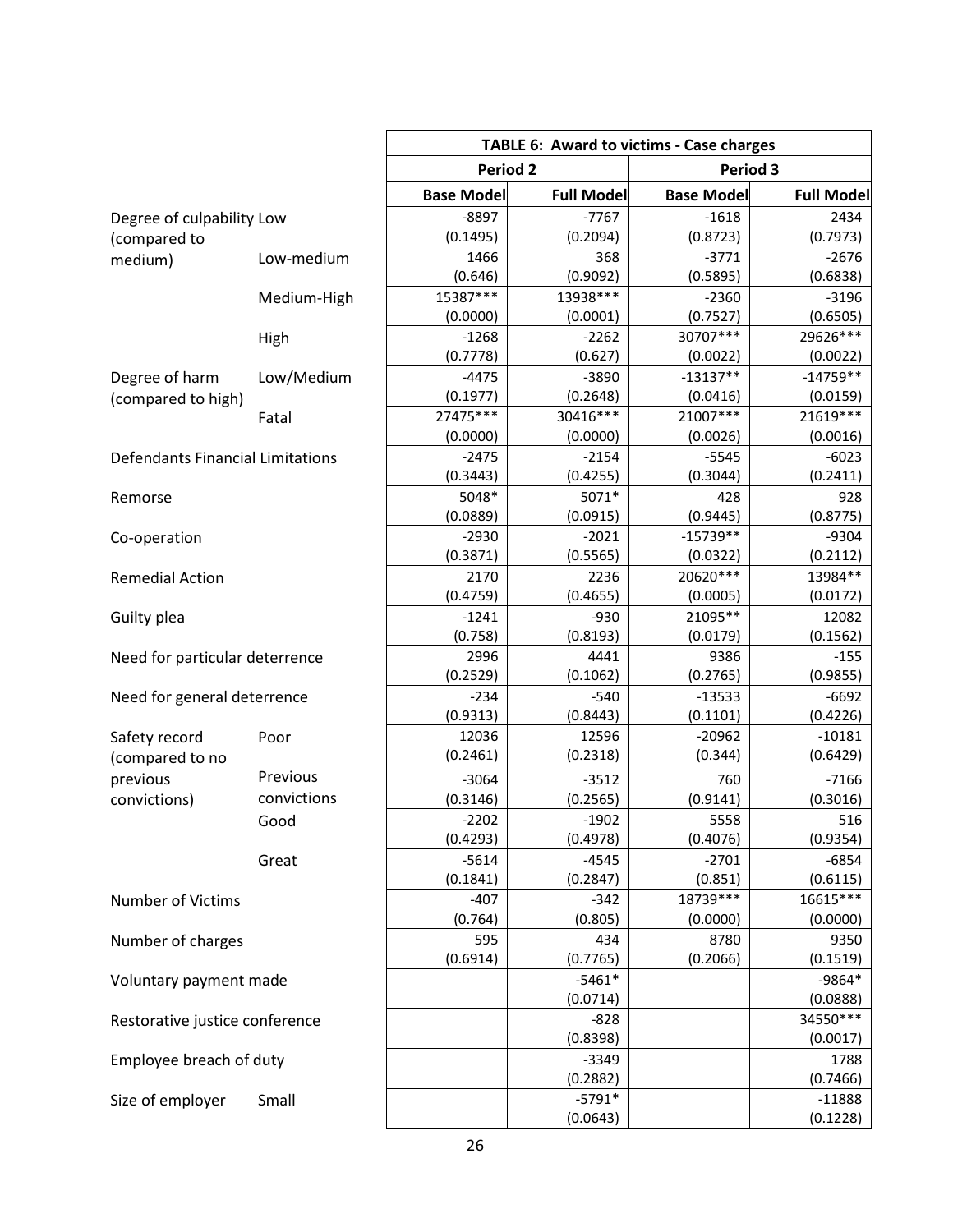| (compared to large) Medium   |          | 4816     |             | $-5053$    |
|------------------------------|----------|----------|-------------|------------|
|                              |          | (0.4741) |             | (0.5816)   |
| Consumer Price Index         | $-36$    | $-71$    | -470        | $-331$     |
|                              | (0.7499) | (0.542)  | (0.1071)    | (0.2302)   |
| ACC Top up                   |          |          | 2324        | 2103       |
|                              |          |          | (0.7942)    | (0.8045)   |
| Post StreetSmart             | 15004**  | 15405**  |             |            |
|                              | (0.0154) | (0.0177) |             |            |
| Guilty plea discount         |          |          | $-34569***$ | $-23689**$ |
|                              |          |          | (0.0005)    | (0.0126)   |
| Number of related defendants |          | 1062     |             | $-8290**$  |
|                              |          | (0.8305) |             | (0.03)     |
| Constant                     | 36573    | 74597    | 484073      | 347349     |
|                              | (0.7295) | (0.4913) | (0.1221)    | (0.2415)   |
| R-squared                    | 0.4      | 0.42     | 0.6         | 0.68       |

|                                         |             | <b>TABLE 7: Total Liability - Case charges</b> |                   |                   |                   |  |
|-----------------------------------------|-------------|------------------------------------------------|-------------------|-------------------|-------------------|--|
|                                         |             | <b>Period 2</b>                                |                   | Period 3          |                   |  |
|                                         |             | <b>Base Model</b>                              | <b>Full Model</b> | <b>Base Model</b> | <b>Full Model</b> |  |
| Degree of culpability Low               |             | $-12256$                                       | $-10871$          | $-19934$          | $-13678$          |  |
| (compared to                            |             | (0.1314)                                       | (0.1803)          | (0.1028)          | (0.2308)          |  |
| medium)                                 | Low-medium  | $-3456$                                        | $-3848$           | $-9129$           | $-5471$           |  |
|                                         |             | (0.4108)                                       | (0.3638)          | (0.2804)          | (0.4888)          |  |
|                                         | Medium-High | 15564 ***                                      | 13532 ***         | 9747              | 10517             |  |
|                                         |             | (0.0005)                                       | (0.0032)          | (0.2823)          | (0.2159)          |  |
|                                         | High        | 19542 ***                                      | 19619 ***         | 53063 ***         | 53548***          |  |
|                                         |             | (0.0011)                                       | (0.0014)          | (0.0000)          | (0.0000)          |  |
| Degree of harm                          | Low/Medium  | $-7190$                                        | $-6542$           | $-16077**$        | $-19033***$       |  |
| (compared to high)                      |             | (0.116)                                        | (0.1529)          | (0.0391)          | (0.0098)          |  |
|                                         | Fatal       | 39214 ***                                      | 37033 ***         | 21230**           | 20038**           |  |
|                                         |             | (0.0000)                                       | (0.0000)          | (0.0114)          | (0.014)           |  |
| <b>Defendants Financial Limitations</b> |             | $-12373***$                                    | $-10769***$       | $-16879**$        | $-15527**$        |  |
|                                         |             | (0.0004)                                       | (0.0026)          | (0.0104)          | (0.0127)          |  |
| Remorse                                 |             | 6955*                                          | 6404              | $-5851$           | $-4721$           |  |
|                                         |             | (0.0749)                                       | (0.104)           | (0.4315)          | (0.5146)          |  |
| Co-operation                            |             | $-9728**$                                      | $-8129*$          | $-17021*$         | $-7730$           |  |
|                                         |             | (0.0296)                                       | (0.072)           | (0.0549)          | (0.3868)          |  |
| <b>Remedial Action</b>                  |             | 5484                                           | 5060              | 28280***          | 19496 ***         |  |
|                                         |             | (0.1715)                                       | (0.2082)          | (0.0001)          | (0.0059)          |  |
| Guilty plea                             |             | $-16713***$                                    | $-17703***$       | 17718*            | 7118              |  |
|                                         |             | (0.0018)                                       | (0.001)           | (0.0981)          | (0.4858)          |  |
| Need for particular deterrence          |             | 5577                                           | 7183**            | 7407              | $-1294$           |  |
|                                         |             | (0.1062)                                       | (0.0465)          | (0.4768)          | (0.8996)          |  |
| Need for general deterrence             |             | 997                                            | 31                | $-15666$          | $-10778$          |  |
|                                         |             | (0.7797)                                       | (0.9932)          | (0.1256)          | (0.283)           |  |
| Safety record                           | Poor        | 45230***                                       | 41393 ***         | 6684              | 17354             |  |
| (compared to no                         |             | (0.001)                                        | (0.0029)          | (0.8025)          | (0.511)           |  |
| previous                                | Previous    | 1262                                           | 868               | 6031              | $-2427$           |  |
|                                         |             | (0.7528)                                       | (0.8305)          | (0.4791)          | (0.7706)          |  |

ACC Top up

Constant